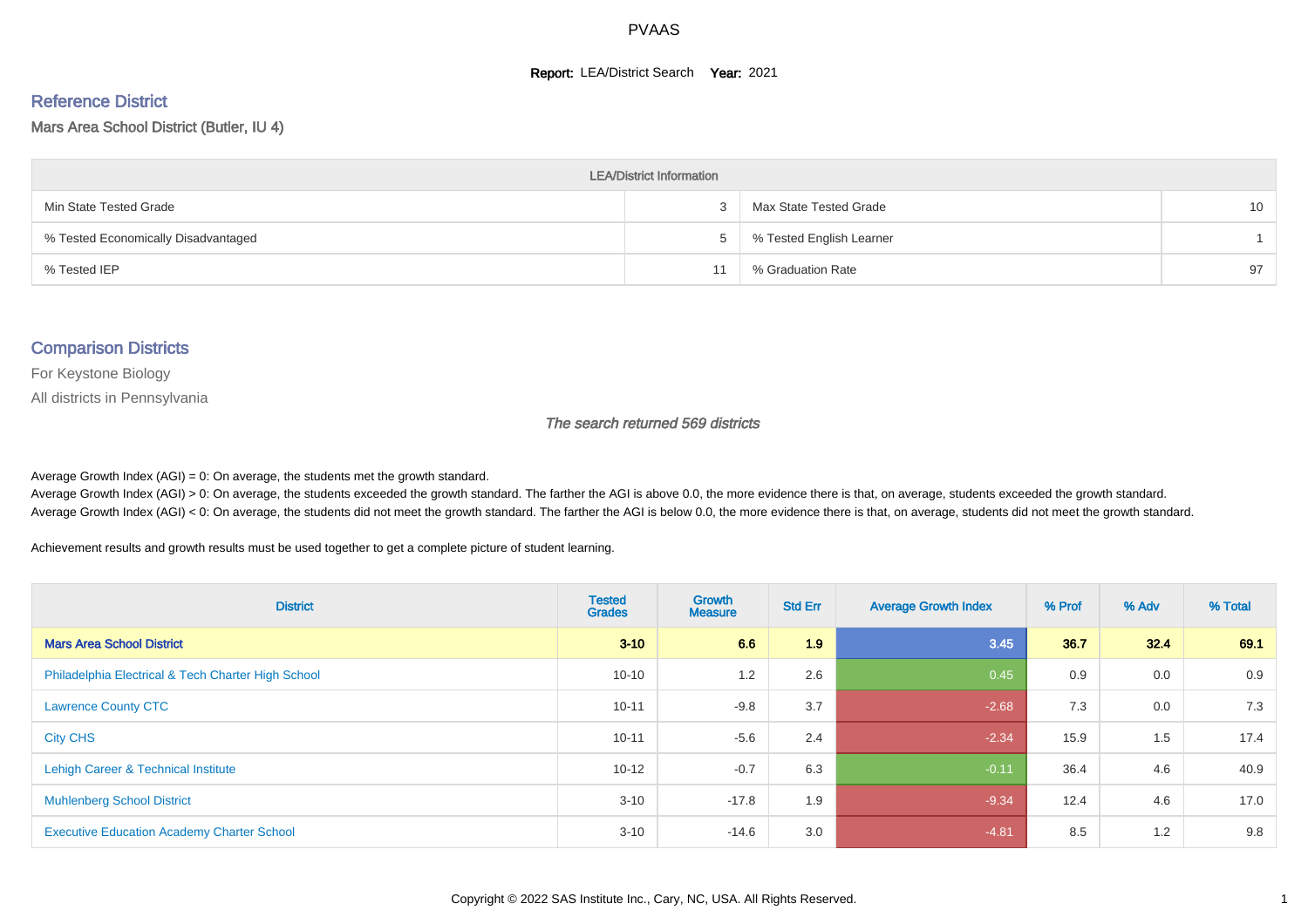| <b>District</b>                               | <b>Tested</b><br><b>Grades</b> | <b>Growth</b><br><b>Measure</b> | <b>Std Err</b> | <b>Average Growth Index</b> | % Prof | % Adv | % Total |
|-----------------------------------------------|--------------------------------|---------------------------------|----------------|-----------------------------|--------|-------|---------|
| <b>Mars Area School District</b>              | $3 - 10$                       | 6.6                             | 1.9            | 3.45                        | 36.7   | 32.4  | 69.1    |
| <b>Chartiers-Houston School District</b>      | $3 - 10$                       | $-16.5$                         | 3.5            | $-4.79$                     | 26.3   | 6.6   | 32.9    |
| <b>Neshannock Township School District</b>    | $3 - 10$                       | $-12.5$                         | 2.7            | $-4.73$                     | 29.0   | 13.0  | 42.0    |
| <b>Mid Valley School District</b>             | $3 - 10$                       | $-11.1$                         | 2.7            | $-4.07$                     | 28.3   | 8.1   | 36.4    |
| <b>Shikellamy School District</b>             | $3 - 10$                       | $-8.3$                          | 2.4            | $-3.42$                     | 20.8   | 18.5  | 39.2    |
| Lackawanna Trail School District              | $3 - 10$                       | $-11.0$                         | 3.3            | $-3.35$                     | 13.1   | 18.0  | 31.2    |
| <b>Wissahickon School District</b>            | $3 - 10$                       | $-5.3$                          | 1.7            | $-3.14$                     | 27.5   | 29.0  | 56.6    |
| Jefferson-Morgan School District              | $3 - 10$                       | $-12.0$                         | 3.9            | $-3.09$                     | 28.6   | 6.1   | 34.7    |
| <b>California Area School District</b>        | $3 - 10$                       | $-13.7$                         | 4.5            | $-3.06$                     | 41.7   | 16.7  | 58.3    |
| <b>Avonworth School District</b>              | $3 - 10$                       | $-6.2$                          | 2.3            | $-2.68$                     | 35.9   | 14.1  | 50.0    |
| <b>Antietam School District</b>               | $3 - 10$                       | $-9.5$                          | 3.7            | $-2.57$                     | 20.9   | 1.5   | 22.4    |
| <b>Carmichaels Area School District</b>       | $3 - 10$                       | $-7.0$                          | 3.1            | $-2.30$                     | 17.8   | 9.6   | 27.4    |
| <b>Yough School District</b>                  | $3 - 10$                       | $-6.2$                          | 2.7            | $-2.27$                     | 28.9   | 8.8   | 37.7    |
| <b>Wyoming Area School District</b>           | $3 - 10$                       | $-5.5$                          | 2.5            | $-2.21$                     | 32.0   | 9.6   | 41.6    |
| <b>West Middlesex Area School District</b>    | $3 - 10$                       | $-7.4$                          | 3.5            | $-2.11$                     | 32.0   | 9.6   | 41.6    |
| <b>Cambria Heights School District</b>        | $3 - 10$                       | $-6.2$                          | 2.9            | $-2.11$                     | 25.0   | 13.0  | 38.0    |
| <b>Sto-Rox School District</b>                | $3 - 10$                       | $-7.0$                          | 3.5            | $-1.99$                     | 3.2    | 0.0   | 3.2     |
| <b>Shanksville-Stonycreek School District</b> | $3 - 10$                       | $-8.6$                          | 5.5            | $-1.55$                     | 17.6   | 23.5  | 41.2    |
| <b>Troy Area School District</b>              | $3 - 10$                       | $-4.7$                          | 3.2            | $-1.46$                     | 22.8   | 16.5  | 39.2    |
| <b>Northeast Bradford School District</b>     | $3 - 10$                       | $-5.0$                          | 3.7            | $-1.35$                     | 30.6   | 4.8   | 35.5    |
| <b>Rose Tree Media School District</b>        | $3 - 10$                       | $-2.8$                          | 2.1            | $-1.33$                     | 35.2   | 29.6  | 64.8    |
| <b>Beaver Area School District</b>            | $3 - 10$                       | $-3.0$                          | 2.5            | $-1.16$                     | 25.8   | 27.8  | 53.6    |
| <b>Harmony Area School District</b>           | $3 - 10$                       | $-5.7$                          | 5.0            | $-1.13$                     | 33.3   | 0.0   | 33.3    |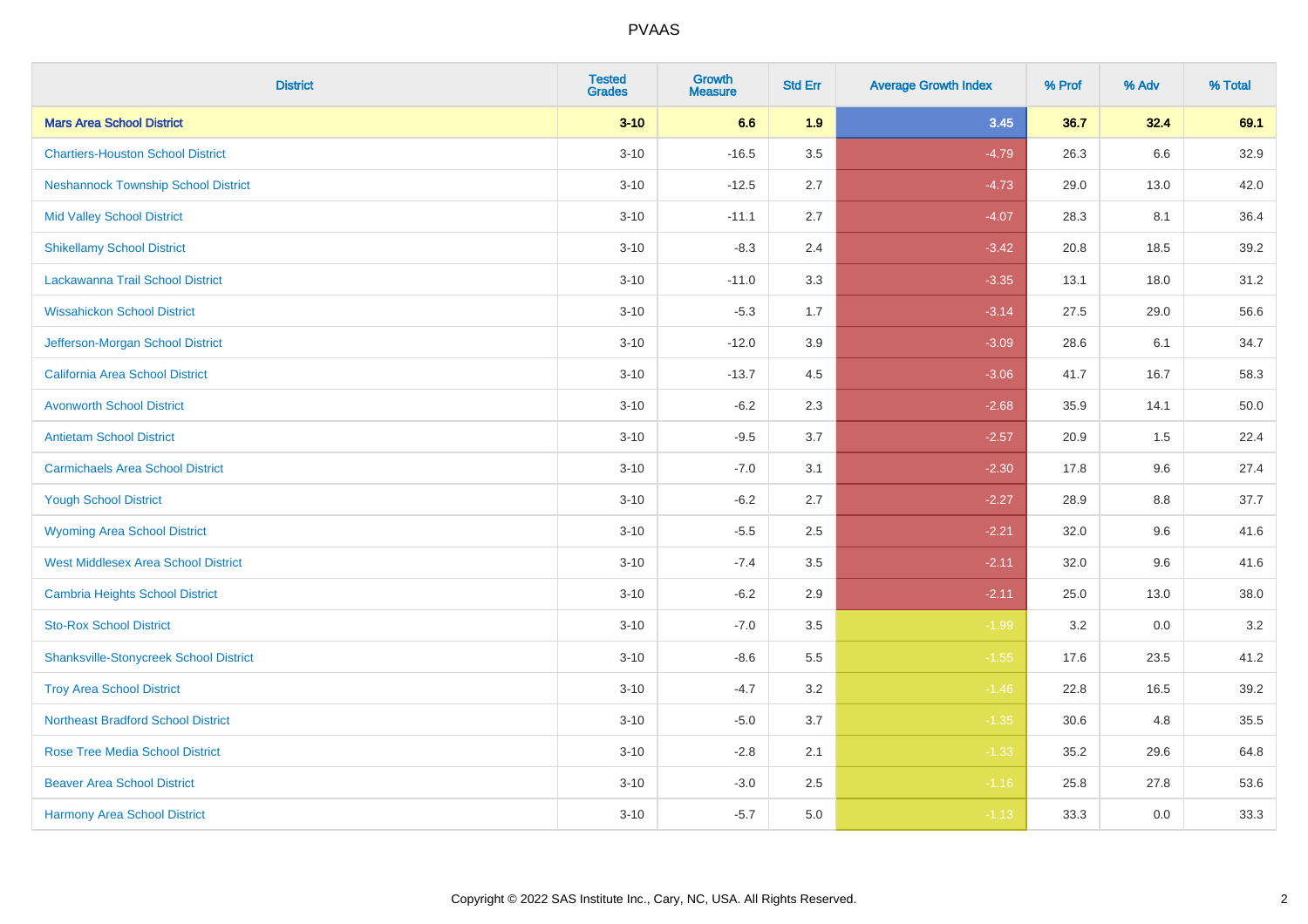| <b>District</b>                            | <b>Tested</b><br><b>Grades</b> | <b>Growth</b><br><b>Measure</b> | <b>Std Err</b> | <b>Average Growth Index</b> | % Prof | % Adv | % Total |
|--------------------------------------------|--------------------------------|---------------------------------|----------------|-----------------------------|--------|-------|---------|
| <b>Mars Area School District</b>           | $3 - 10$                       | 6.6                             | 1.9            | 3.45                        | 36.7   | 32.4  | 69.1    |
| <b>Moshannon Valley School District</b>    | $3 - 10$                       | $-5.1$                          | 4.6            | $-1.12$                     | 25.0   | 12.5  | 37.5    |
| <b>Mahanoy Area School District</b>        | $3 - 10$                       | $-3.4$                          | 3.1            | $-1.07$                     | 21.4   | 8.6   | 30.0    |
| <b>Northwest Area School District</b>      | $3 - 10$                       | $-3.2$                          | 3.3            | $-0.97$                     | 30.4   | 13.0  | 43.5    |
| <b>Propel Charter School-Montour</b>       | $3 - 10$                       | $-3.4$                          | 3.6            | $-0.93$                     | 7.7    | 0.0   | 7.7     |
| <b>Mount Union Area School District</b>    | $3 - 10$                       | $-2.5$                          | 2.8            | $-0.89$                     | 19.8   | 5.8   | 25.6    |
| <b>Reynolds School District</b>            | $3 - 10$                       | $-3.0$                          | 3.5            | $-0.87$                     | 27.3   | 9.1   | 36.4    |
| <b>Carbondale Area School District</b>     | $3 - 10$                       | $-2.8$                          | 3.2            | $-0.87$                     | 27.5   | 2.9   | 30.4    |
| <b>Valley Grove School District</b>        | $3 - 10$                       | $-4.0$                          | 5.5            | $-0.72$                     | 68.4   | 15.8  | 84.2    |
| <b>Tri-Valley School District</b>          | $3 - 10$                       | $-2.7$                          | 3.9            | $-0.69$                     | 31.0   | 9.5   | 40.5    |
| <b>Monessen City School District</b>       | $3 - 10$                       | $-3.9$                          | 5.6            | $-0.69$                     | 21.0   | 10.5  | 31.6    |
| <b>Southeastern Greene School District</b> | $3 - 10$                       | $-2.3$                          | 4.4            | $-0.53$                     | 29.0   | 9.7   | 38.7    |
| <b>Clearfield Area School District</b>     | $3 - 10$                       | $-1.3$                          | 3.7            | $-0.34$                     | 43.9   | 24.6  | 68.4    |
| <b>MaST Community Charter School</b>       | $3 - 10$                       | $-0.9$                          | 2.5            | $-0.34$                     | 25.0   | 21.6  | 46.6    |
| <b>Ferndale Area School District</b>       | $3 - 10$                       | $-1.1$                          | 4.1            | $-0.27$                     | 21.0   | 7.9   | 29.0    |
| <b>Fort Cherry School District</b>         | $3 - 10$                       | $-0.7$                          | 3.1            | $-0.21$                     | 30.6   | 14.1  | 44.7    |
| <b>Portage Area School District</b>        | $3 - 10$                       | $-0.5$                          | 3.3            | $-0.14$                     | 27.0   | 20.6  | 47.6    |
| <b>Freeport Area School District</b>       | $3 - 10$                       | $-0.2$                          | 2.1            | $-0.10$                     | 37.4   | 29.8  | 67.2    |
| <b>Garnet Valley School District</b>       | $3 - 10$                       | 0.2                             | 1.7            | 0.13                        | 34.9   | 26.4  | 61.3    |
| <b>Marion Center Area School District</b>  | $3 - 10$                       | $0.8\,$                         | 2.9            | 0.27                        | 23.3   | 11.1  | 34.4    |
| South Williamsport Area School District    | $3 - 10$                       | 0.9                             | 3.1            | 0.31                        | 38.4   | 11.6  | 50.0    |
| <b>MaST Community Charter School II</b>    | $3 - 10$                       | 1.4                             | 3.0            | 0.45                        | 16.1   | 4.6   | 20.7    |
| <b>Abington School District</b>            | $3 - 10$                       | 0.9                             | 1.6            | 0.57                        | 29.7   | 28.7  | 58.4    |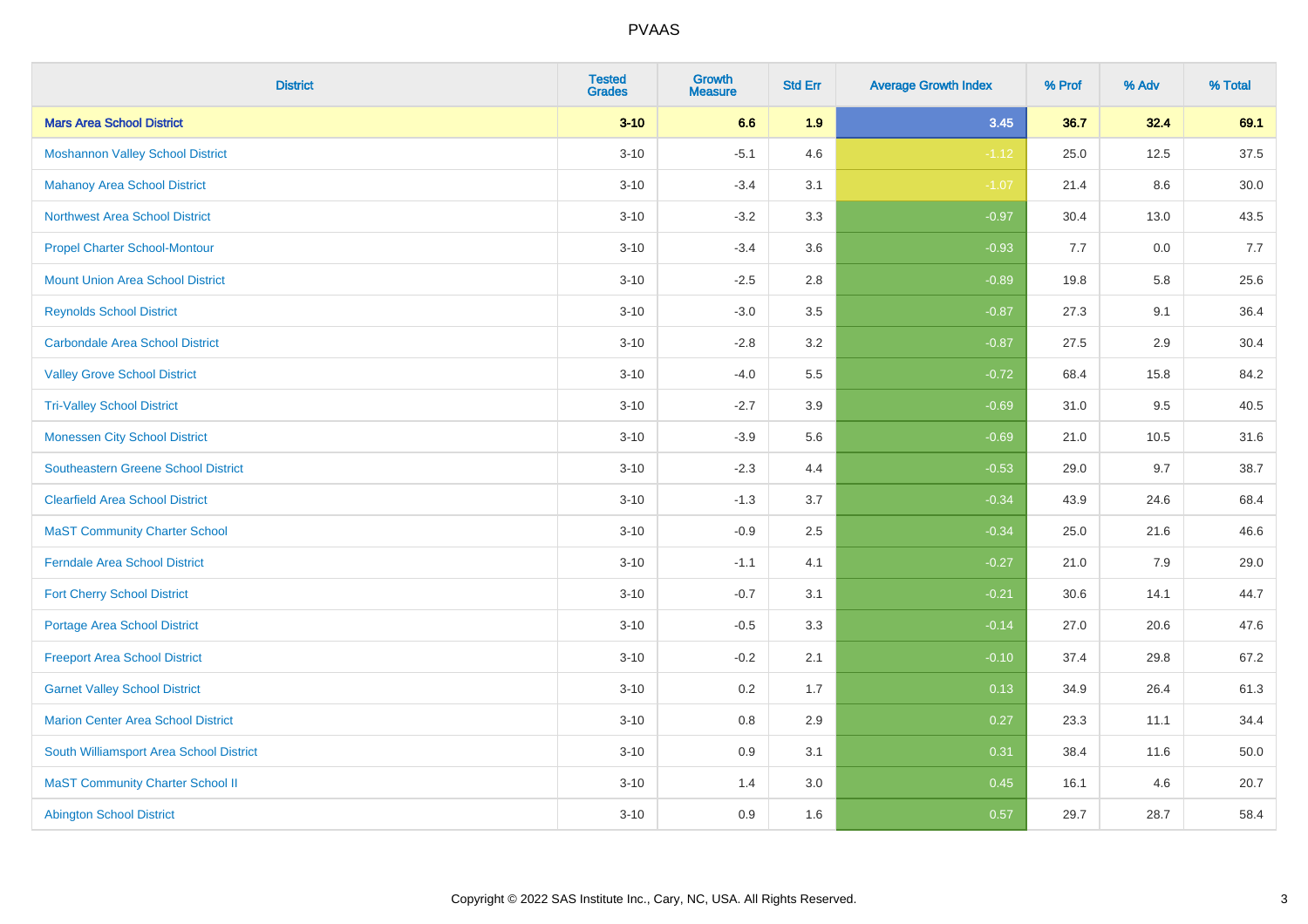| <b>District</b>                                    | <b>Tested</b><br><b>Grades</b> | <b>Growth</b><br><b>Measure</b> | <b>Std Err</b> | <b>Average Growth Index</b> | % Prof | % Adv | % Total |
|----------------------------------------------------|--------------------------------|---------------------------------|----------------|-----------------------------|--------|-------|---------|
| <b>Mars Area School District</b>                   | $3 - 10$                       | 6.6                             | 1.9            | 3.45                        | 36.7   | 32.4  | 69.1    |
| <b>Sullivan County School District</b>             | $3 - 10$                       | 2.5                             | 4.3            | 0.58                        | 43.6   | 7.7   | 51.3    |
| <b>Bethlehem-Center School District</b>            | $3 - 10$                       | 2.1                             | 3.5            | 0.59                        | 32.3   | 4.6   | 36.9    |
| <b>Belmont Charter School</b>                      | $3 - 10$                       | 2.2                             | 3.4            | 0.64                        | 5.3    | 1.8   | 7.0     |
| <b>Centennial School District</b>                  | $3 - 10$                       | 1.5                             | 1.5            | 0.98                        | 23.6   | 12.4  | 36.0    |
| <b>Southeast Delco School District</b>             | $3 - 10$                       | 3.9                             | 3.5            | 1.12                        | 18.6   | 3.4   | 22.0    |
| <b>Bellwood-Antis School District</b>              | $3 - 10$                       | $3.5\,$                         | 2.8            | 1.24                        | 40.9   | 19.4  | 60.2    |
| <b>Bloomsburg Area School District</b>             | $3 - 10$                       | 4.3                             | 3.4            | 1.26                        | 36.5   | 20.6  | 57.1    |
| <b>Mastery Charter School - Thomas Campus</b>      | $3 - 10$                       | 7.9                             | 5.7            | 1.39                        | 12.5   | 0.0   | 12.5    |
| <b>Central Valley School District</b>              | $3 - 10$                       | 4.7                             | 2.6            | 1.83                        | 37.8   | 18.5  | 56.3    |
| <b>Benton Area School District</b>                 | $3 - 10$                       | 8.1                             | 4.0            | 2.01                        | 35.7   | 28.6  | 64.3    |
| <b>Wallingford-Swarthmore School District</b>      | $3 - 10$                       | 5.0                             | 2.2            | 2.25                        | 33.3   | 37.1  | 70.4    |
| <b>Glendale School District</b>                    | $3 - 10$                       | 7.9                             | 3.5            | 2.25                        | 42.6   | 9.3   | 51.8    |
| <b>Commonwealth Charter Academy Charter School</b> | $3 - 10$                       | 4.2                             | 1.6            | 2.68                        | 27.0   | 15.6  | 42.5    |
| South Butler County School District                | $3 - 10$                       | 6.3                             | 2.2            | 2.80                        | 37.8   | 19.2  | 57.0    |
| Allegheny-Clarion Valley School District           | $3 - 10$                       | 12.3                            | 4.1            | 3.03                        | 33.3   | 19.0  | 52.4    |
| <b>Kane Area School District</b>                   | $3 - 10$                       | $8.8\,$                         | 2.9            | 3.07                        | 31.4   | 19.8  | 51.2    |
| <b>Mars Area School District</b>                   | $3-10$                         | 6.6                             | 1.9            | 3.45                        | 36.7   | 32.4  | 69.1    |
| <b>Tredyffrin-Easttown School District</b>         | $3 - 10$                       | 8.7                             | 2.4            | 3.57                        | 35.2   | 35.8  | 71.0    |
| Maritime Academy Charter School                    | $3 - 10$                       | 13.2                            | 3.1            | 4.29                        | 24.0   | 1.3   | 25.3    |
| <b>Montrose Area School District</b>               | $3 - 10$                       | 12.3                            | 2.8            | 4.41                        | 37.8   | 28.9  | 66.7    |
| <b>Pennridge School District</b>                   | $3 - 10$                       | 7.4                             | 1.5            | 5.10                        | 32.0   | 27.6  | 59.6    |
| <b>Fleetwood Area School District</b>              | $3 - 10$                       | 10.4                            | 2.0            | 5.19                        | 31.7   | 25.8  | 57.5    |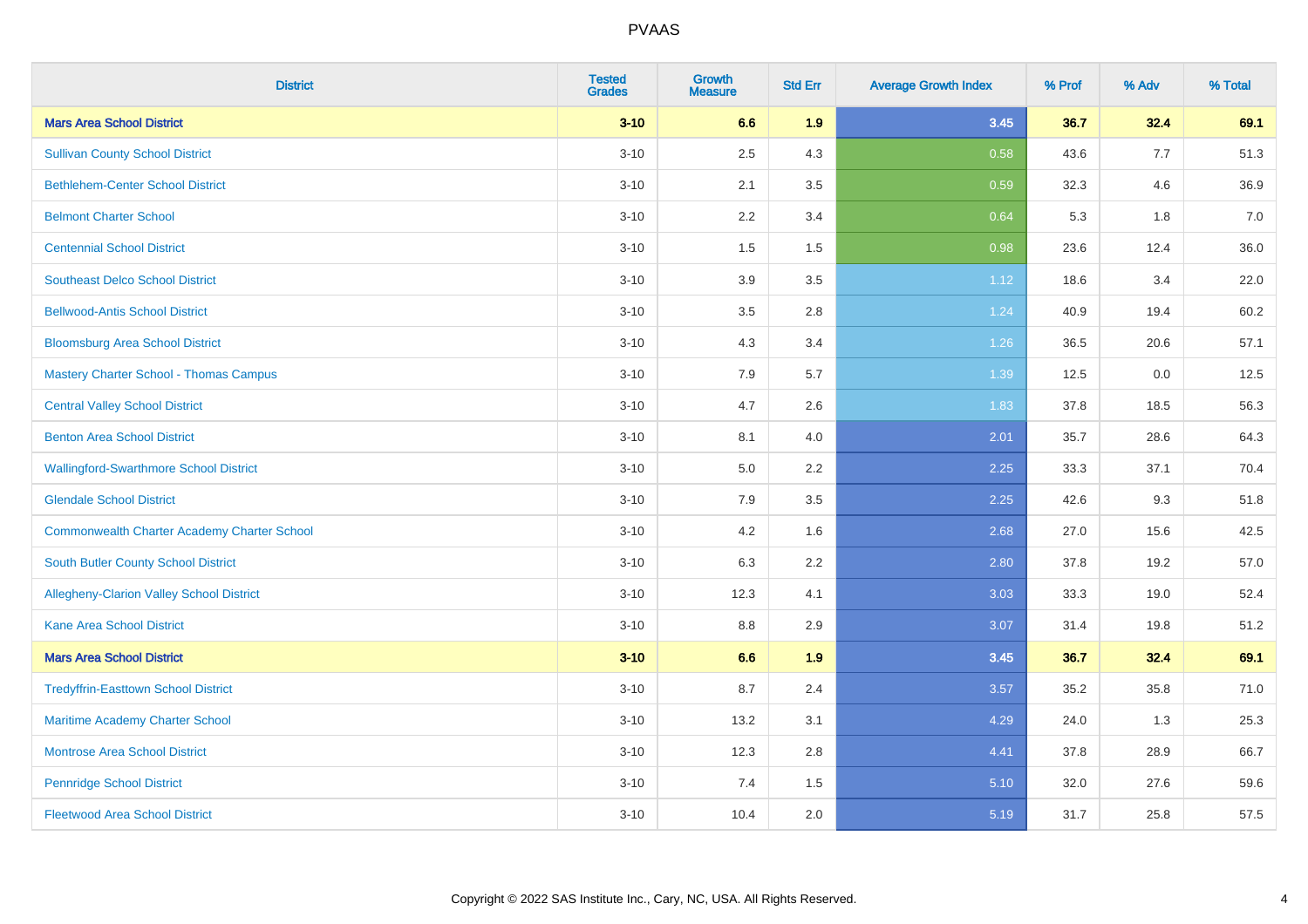| <b>District</b>                              | <b>Tested</b><br><b>Grades</b> | <b>Growth</b><br><b>Measure</b> | <b>Std Err</b> | <b>Average Growth Index</b> | % Prof | % Adv | % Total |
|----------------------------------------------|--------------------------------|---------------------------------|----------------|-----------------------------|--------|-------|---------|
| <b>Mars Area School District</b>             | $3 - 10$                       | 6.6                             | 1.9            | 3.45                        | 36.7   | 32.4  | 69.1    |
| <b>Avon Grove School District</b>            | $3 - 10$                       | 7.6                             | 1.4            | 5.29                        | 33.7   | 33.2  | 67.0    |
| <b>Blue Mountain School District</b>         | $3 - 10$                       | 12.2                            | 2.1            | 5.81                        | 30.7   | 26.1  | 56.8    |
| <b>Collegium Charter School</b>              | $3 - 10$                       | 21.2                            | 2.6            | 8.18                        | 25.4   | 16.4  | 41.8    |
| <b>Derry Township School District</b>        | $3 - 10$                       | 20.1                            | 2.0            | 10.20                       | 32.8   | 46.9  | 79.7    |
| <b>Pittsburgh School District</b>            | $3 - 11$                       | $-13.0$                         | 1.1            | $-12.25$                    | 16.1   | 6.5   | 22.6    |
| <b>Butler Area School District</b>           | $3 - 11$                       | $-14.1$                         | 1.5            | $-9.60$                     | 26.4   | 11.1  | 37.5    |
| <b>North Hills School District</b>           | $3 - 11$                       | $-15.8$                         | 1.8            | $-8.84$                     | 26.4   | 19.8  | 46.2    |
| <b>Cheltenham School District</b>            | $3 - 11$                       | $-17.6$                         | 2.0            | $-8.74$                     | 24.4   | 8.3   | 32.6    |
| <b>Williamsport Area School District</b>     | $3 - 11$                       | $-11.7$                         | 1.4            | $-8.29$                     | 18.2   | 10.5  | 28.7    |
| <b>Greater Latrobe School District</b>       | $3 - 11$                       | $-14.1$                         | 2.0            | $-7.14$                     | 41.0   | 12.6  | 53.6    |
| <b>Kennett Consolidated School District</b>  | $3 - 11$                       | $-10.4$                         | 1.7            | $-6.27$                     | 28.7   | 14.0  | 42.7    |
| <b>Big Beaver Falls Area School District</b> | $3 - 11$                       | $-17.9$                         | 2.8            | $-6.27$                     | 9.4    | 2.8   | 12.2    |
| <b>Coatesville Area School District</b>      | $3 - 11$                       | $-9.5$                          | 1.6            | $-5.81$                     | 12.8   | 3.3   | 16.2    |
| <b>Central Cambria School District</b>       | $3 - 11$                       | $-12.7$                         | 2.3            | $-5.61$                     | 19.4   | 7.4   | 26.9    |
| <b>Aliquippa School District</b>             | $3 - 11$                       | $-20.0$                         | 3.6            | $-5.54$                     | 1.7    | 0.0   | 1.7     |
| <b>Frazier School District</b>               | $3 - 11$                       | $-18.9$                         | 3.4            | $-5.49$                     | 18.3   | 1.4   | 19.7    |
| <b>Washington School District</b>            | $3 - 11$                       | $-15.9$                         | 2.9            | $-5.44$                     | 12.9   | 1.7   | 14.7    |
| Philadelphia Academy Charter School          | $3 - 11$                       | $-14.7$                         | 2.7            | $-5.42$                     | 21.6   | 3.9   | 25.5    |
| <b>Bristol Township School District</b>      | $3 - 11$                       | $-7.4$                          | 1.4            | $-5.32$                     | 13.8   | 4.6   | 18.4    |
| <b>Wilkes-Barre Area School District</b>     | $3 - 11$                       | $-12.4$                         | 2.4            | $-5.18$                     | 14.2   | 3.7   | 17.9    |
| <b>East Lycoming School District</b>         | $3 - 11$                       | $-10.9$                         | 2.1            | $-5.08$                     | 22.5   | 8.2   | 30.8    |
| Meyersdale Area School District              | $3 - 11$                       | $-16.1$                         | 3.3            | $-4.94$                     | 20.3   | 5.8   | 26.1    |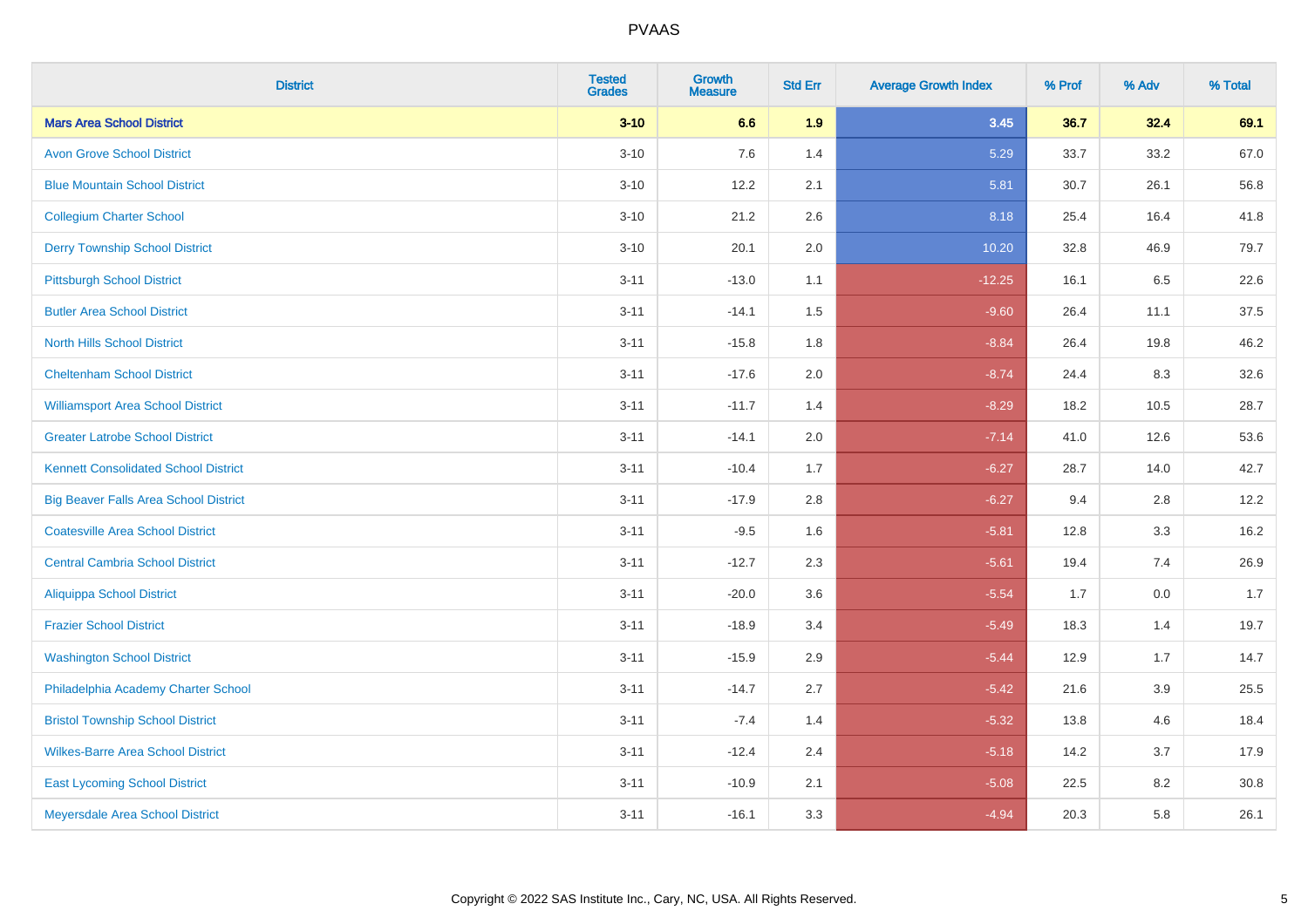| <b>District</b>                               | <b>Tested</b><br><b>Grades</b> | <b>Growth</b><br><b>Measure</b> | <b>Std Err</b> | <b>Average Growth Index</b> | % Prof | % Adv   | % Total  |
|-----------------------------------------------|--------------------------------|---------------------------------|----------------|-----------------------------|--------|---------|----------|
| <b>Mars Area School District</b>              | $3 - 10$                       | 6.6                             | 1.9            | 3.45                        | 36.7   | 32.4    | 69.1     |
| <b>Trinity Area School District</b>           | $3 - 11$                       | $-8.7$                          | 1.8            | $-4.87$                     | 20.9   | $9.8\,$ | $30.8\,$ |
| <b>Girard School District</b>                 | $3 - 11$                       | $-12.3$                         | 2.6            | $-4.76$                     | 29.7   | 18.9    | 48.6     |
| <b>Fannett-Metal School District</b>          | $3 - 11$                       | $-22.3$                         | 4.8            | $-4.65$                     | 16.4   | 6.6     | 23.0     |
| <b>Derry Area School District</b>             | $3 - 11$                       | $-11.8$                         | 2.6            | $-4.53$                     | 34.8   | 6.1     | 40.9     |
| <b>Northwestern School District</b>           | $3 - 11$                       | $-14.6$                         | 3.2            | $-4.51$                     | 32.5   | 13.7    | 46.2     |
| <b>Dunmore School District</b>                | $3 - 11$                       | $-12.2$                         | 2.7            | $-4.51$                     | 15.0   | 5.3     | 20.4     |
| <b>Hanover Public School District</b>         | $3 - 11$                       | $-12.4$                         | 2.7            | $-4.50$                     | 22.7   | 6.2     | 28.9     |
| Jim Thorpe Area School District               | $3 - 11$                       | $-10.9$                         | 2.4            | $-4.48$                     | 19.5   | 6.0     | 25.5     |
| <b>Greenville Area School District</b>        | $3 - 11$                       | $-13.2$                         | 3.0            | $-4.45$                     | 32.1   | 4.6     | 36.7     |
| <b>Chambersburg Area School District</b>      | $3 - 11$                       | $-5.6$                          | 1.3            | $-4.42$                     | 24.2   | 15.2    | 39.4     |
| <b>General Mclane School District</b>         | $3 - 11$                       | $-10.7$                         | 2.4            | $-4.40$                     | 34.0   | 15.6    | 49.6     |
| <b>Big Spring School District</b>             | $3 - 11$                       | $-9.8$                          | 2.3            | $-4.32$                     | 23.6   | 12.9    | 36.5     |
| <b>Central Dauphin School District</b>        | $3 - 11$                       | $-5.2$                          | 1.2            | $-4.24$                     | 29.3   | 8.7     | 38.0     |
| <b>Chartiers Valley School District</b>       | $3 - 11$                       | $-9.1$                          | 2.1            | $-4.23$                     | 20.7   | 17.4    | 38.0     |
| <b>Central Fulton School District</b>         | $3 - 11$                       | $-13.3$                         | 3.2            | $-4.20$                     | 18.1   | 9.7     | 27.8     |
| <b>Williamsburg Community School District</b> | $3 - 11$                       | $-16.9$                         | 4.1            | $-4.14$                     | 22.4   | 0.0     | 22.4     |
| <b>Moniteau School District</b>               | $3 - 11$                       | $-11.8$                         | 2.9            | $-4.07$                     | 22.6   | 5.0     | 27.6     |
| <b>Mcguffey School District</b>               | $3 - 11$                       | $-12.1$                         | 3.0            | $-4.06$                     | 12.8   | 5.9     | 18.6     |
| <b>Southmoreland School District</b>          | $3 - 11$                       | $-12.5$                         | 3.1            | $-4.04$                     | 33.3   | 15.5    | 48.8     |
| <b>Milton Area School District</b>            | $3 - 11$                       | $-10.1$                         | 2.5            | $-4.04$                     | 23.0   | 11.3    | 34.2     |
| <b>Deer Lakes School District</b>             | $3 - 11$                       | $-10.0$                         | 2.5            | $-4.02$                     | 27.7   | 9.9     | 37.6     |
| <b>Ellwood City Area School District</b>      | $3 - 11$                       | $-12.5$                         | 3.1            | $-4.00$                     | 26.7   | 8.7     | 35.4     |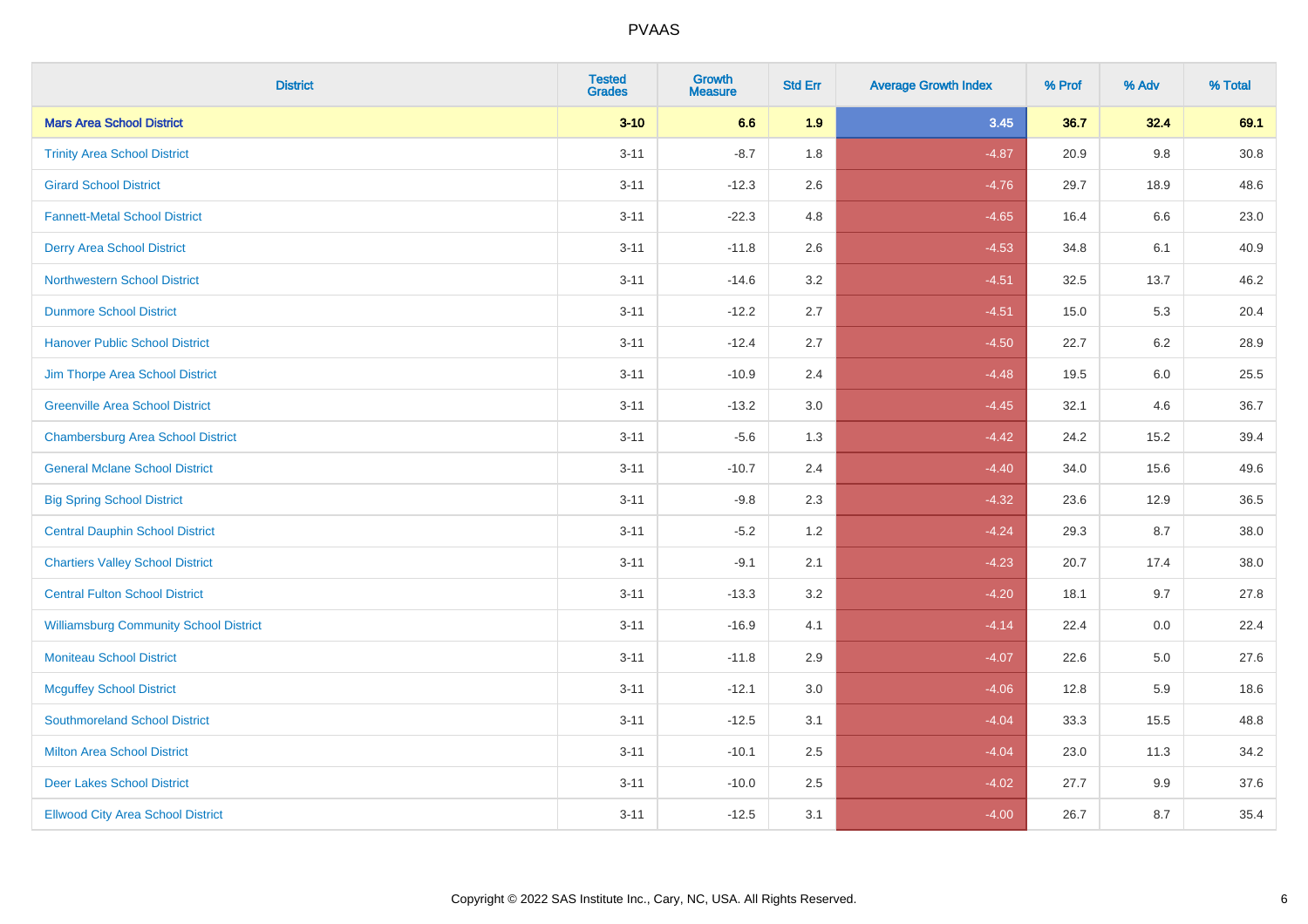| <b>District</b>                           | <b>Tested</b><br><b>Grades</b> | <b>Growth</b><br><b>Measure</b> | <b>Std Err</b> | <b>Average Growth Index</b> | % Prof | % Adv | % Total |
|-------------------------------------------|--------------------------------|---------------------------------|----------------|-----------------------------|--------|-------|---------|
| <b>Mars Area School District</b>          | $3 - 10$                       | 6.6                             | 1.9            | 3.45                        | 36.7   | 32.4  | 69.1    |
| <b>Plum Borough School District</b>       | $3 - 11$                       | $-9.4$                          | 2.4            | $-3.98$                     | 32.9   | 27.4  | 60.4    |
| <b>Windber Area School District</b>       | $3 - 11$                       | $-11.9$                         | 3.0            | $-3.94$                     | 41.0   | 10.3  | 51.3    |
| <b>Bethlehem Area School District</b>     | $3 - 11$                       | $-4.5$                          | 1.1            | $-3.91$                     | 20.4   | 11.3  | 31.7    |
| <b>Tacony Academy Charter School</b>      | $3 - 11$                       | $-12.9$                         | 3.3            | $-3.90$                     | 8.6    | 1.4   | 10.0    |
| <b>Pittston Area School District</b>      | $3 - 11$                       | $-8.2$                          | 2.2            | $-3.75$                     | 26.7   | 14.8  | 41.5    |
| <b>Mohawk Area School District</b>        | $3 - 11$                       | $-10.5$                         | 2.8            | $-3.75$                     | 35.1   | 10.6  | 45.7    |
| <b>Shade-Central City School District</b> | $3 - 11$                       | $-14.6$                         | 4.0            | $-3.68$                     | 9.6    | 0.0   | 9.6     |
| Morrisville Borough School District       | $3 - 11$                       | $-13.1$                         | 3.7            | $-3.52$                     | 4.9    | 1.6   | 6.6     |
| Mechanicsburg Area School District        | $3 - 11$                       | $-5.7$                          | 1.6            | $-3.48$                     | 35.1   | 16.0  | 51.2    |
| <b>South Park School District</b>         | $3 - 11$                       | $-8.8$                          | 2.5            | $-3.46$                     | 28.1   | 17.0  | 45.2    |
| <b>Burgettstown Area School District</b>  | $3 - 11$                       | $-11.2$                         | 3.2            | $-3.46$                     | 16.0   | 2.7   | 18.7    |
| <b>Ligonier Valley School District</b>    | $3 - 11$                       | $-10.8$                         | 3.1            | $-3.43$                     | 34.1   | 5.8   | 39.9    |
| <b>Mount Carmel Area School District</b>  | $3 - 11$                       | $-7.9$                          | 2.3            | $-3.38$                     | 18.2   | 4.4   | 22.6    |
| East Stroudsburg Area School District     | $3 - 11$                       | $-4.9$                          | 1.4            | $-3.38$                     | 22.7   | 12.5  | 35.2    |
| <b>Riverview School District</b>          | $3 - 11$                       | $-13.0$                         | 4.0            | $-3.29$                     | 43.1   | 7.8   | 51.0    |
| <b>Canon-Mcmillan School District</b>     | $3 - 11$                       | $-5.0$                          | 1.5            | $-3.25$                     | 30.8   | 28.5  | 59.3    |
| <b>Somerset Area School District</b>      | $3 - 11$                       | $-7.6$                          | 2.4            | $-3.17$                     | 21.0   | 14.5  | 35.5    |
| <b>Parkland School District</b>           | $3 - 11$                       | $-3.7$                          | 1.2            | $-3.17$                     | 31.4   | 30.6  | 62.0    |
| <b>Keystone Oaks School District</b>      | $3 - 11$                       | $-7.2$                          | 2.3            | $-3.14$                     | 30.0   | 11.1  | 41.0    |
| <b>Hanover Area School District</b>       | $3 - 11$                       | $-14.7$                         | 4.7            | $-3.13$                     | 12.1   | 3.0   | 15.2    |
| <b>Greensburg Salem School District</b>   | $3 - 11$                       | $-6.9$                          | 2.2            | $-3.06$                     | 30.3   | 13.3  | 43.6    |
| <b>Gettysburg Area School District</b>    | $3 - 11$                       | $-6.0$                          | 2.0            | $-3.02$                     | 28.8   | 19.6  | 48.5    |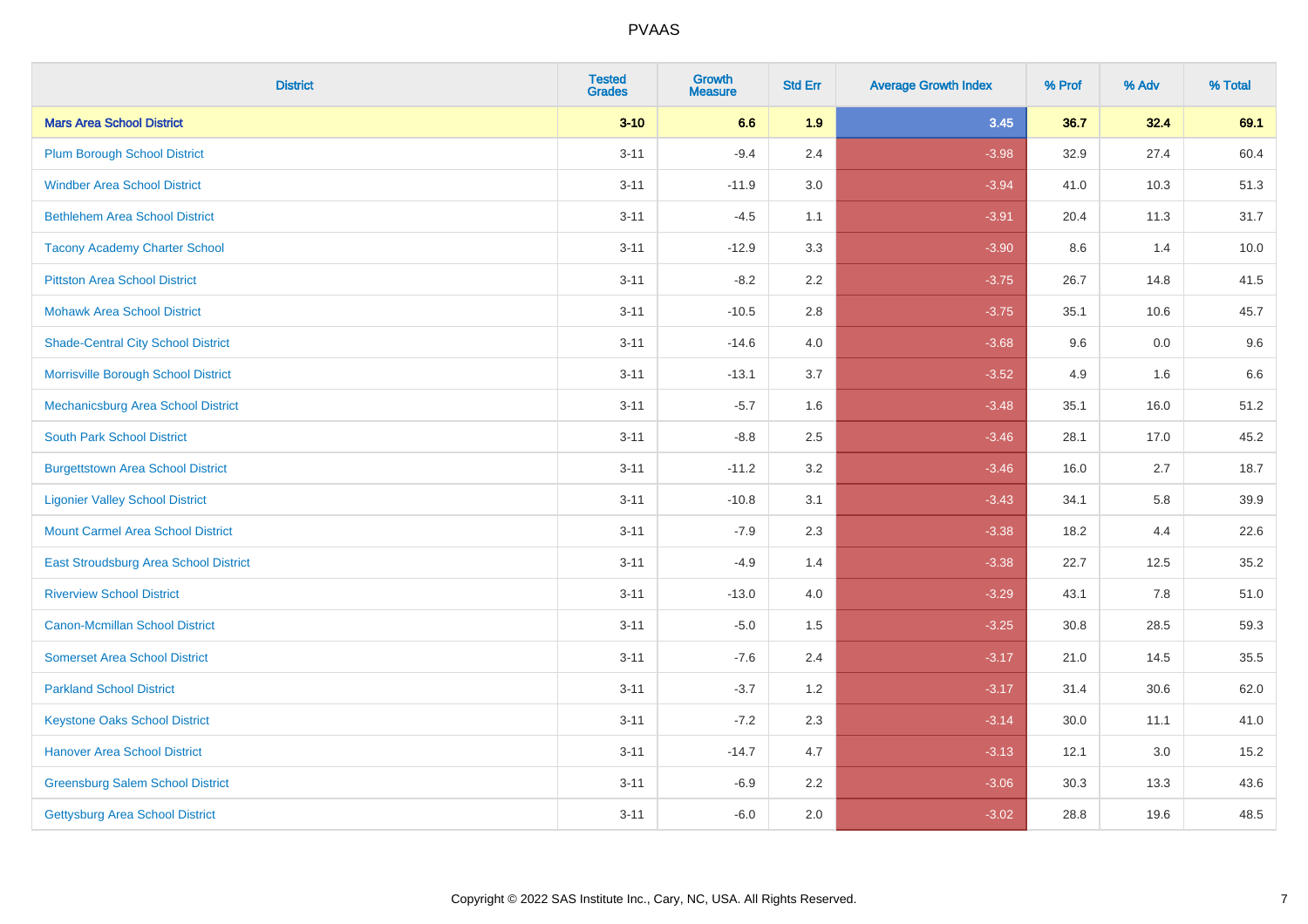| <b>District</b>                              | <b>Tested</b><br><b>Grades</b> | <b>Growth</b><br><b>Measure</b> | <b>Std Err</b> | <b>Average Growth Index</b> | % Prof | % Adv   | % Total |
|----------------------------------------------|--------------------------------|---------------------------------|----------------|-----------------------------|--------|---------|---------|
| <b>Mars Area School District</b>             | $3 - 10$                       | 6.6                             | 1.9            | 3.45                        | 36.7   | 32.4    | 69.1    |
| <b>Corry Area School District</b>            | $3 - 11$                       | $-6.8$                          | 2.3            | $-3.01$                     | 24.0   | 8.8     | 32.8    |
| <b>Carlisle Area School District</b>         | $3 - 11$                       | $-5.2$                          | 1.7            | $-2.99$                     | 28.0   | 19.3    | 47.3    |
| <b>Montour School District</b>               | $3 - 11$                       | $-6.1$                          | 2.1            | $-2.95$                     | 31.8   | 23.6    | 55.3    |
| <b>Baldwin-Whitehall School District</b>     | $3 - 11$                       | $-5.5$                          | 1.9            | $-2.93$                     | 32.0   | 14.7    | 46.7    |
| Mifflinburg Area School District             | $3 - 11$                       | $-6.0$                          | 2.1            | $-2.87$                     | 32.7   | 13.3    | 46.0    |
| <b>Berwick Area School District</b>          | $3 - 11$                       | $-6.9$                          | 2.4            | $-2.84$                     | 22.3   | 11.5    | 33.8    |
| Southern Columbia Area School District       | $3 - 11$                       | $-8.5$                          | 3.0            | $-2.83$                     | 30.5   | 12.8    | 43.3    |
| <b>Sharon City School District</b>           | $3 - 11$                       | $-6.5$                          | 2.3            | $-2.79$                     | 13.1   | 5.0     | 18.1    |
| <b>Pottsgrove School District</b>            | $3 - 11$                       | $-5.5$                          | 2.0            | $-2.78$                     | 28.6   | 10.3    | 38.8    |
| <b>Karns City Area School District</b>       | $3 - 11$                       | $-7.2$                          | 2.6            | $-2.71$                     | 26.4   | 20.8    | 47.2    |
| <b>Eastern York School District</b>          | $3 - 11$                       | $-6.2$                          | 2.3            | $-2.70$                     | 27.8   | 18.5    | 46.4    |
| <b>Governor Mifflin School District</b>      | $3 - 11$                       | $-4.4$                          | 1.6            | $-2.69$                     | 30.3   | 7.7     | 38.0    |
| <b>Connellsville Area School District</b>    | $3 - 11$                       | $-5.3$                          | 2.0            | $-2.67$                     | 24.2   | $5.0\,$ | 29.1    |
| <b>Blairsville-Saltsburg School District</b> | $3 - 11$                       | $-7.5$                          | 2.8            | $-2.67$                     | 20.1   | 8.2     | 28.3    |
| <b>Richland School District</b>              | $3 - 11$                       | $-6.9$                          | 2.6            | $-2.63$                     | 40.1   | 20.9    | 61.0    |
| <b>Bethel Park School District</b>           | $3 - 11$                       | $-4.4$                          | 1.7            | $-2.62$                     | 40.1   | 27.3    | 67.4    |
| <b>Forbes Road School District</b>           | $3 - 11$                       | $-11.5$                         | 4.7            | $-2.43$                     | 23.1   | 10.3    | 33.3    |
| <b>Redbank Valley School District</b>        | $3 - 11$                       | $-7.5$                          | 3.1            | $-2.41$                     | 12.4   | 10.6    | 23.1    |
| <b>Wyoming Valley West School District</b>   | $3 - 11$                       | $-5.5$                          | 2.3            | $-2.38$                     | 22.2   | 9.2     | 31.4    |
| Mount Pleasant Area School District          | $3 - 11$                       | $-5.4$                          | 2.3            | $-2.37$                     | 33.3   | 8.7     | 42.0    |
| <b>Octorara Area School District</b>         | $3 - 11$                       | $-7.5$                          | 3.2            | $-2.35$                     | 26.1   | 17.0    | 43.2    |
| <b>Riverside School District</b>             | $3 - 11$                       | $-6.2$                          | 2.7            | $-2.33$                     | 20.8   | 17.0    | 37.7    |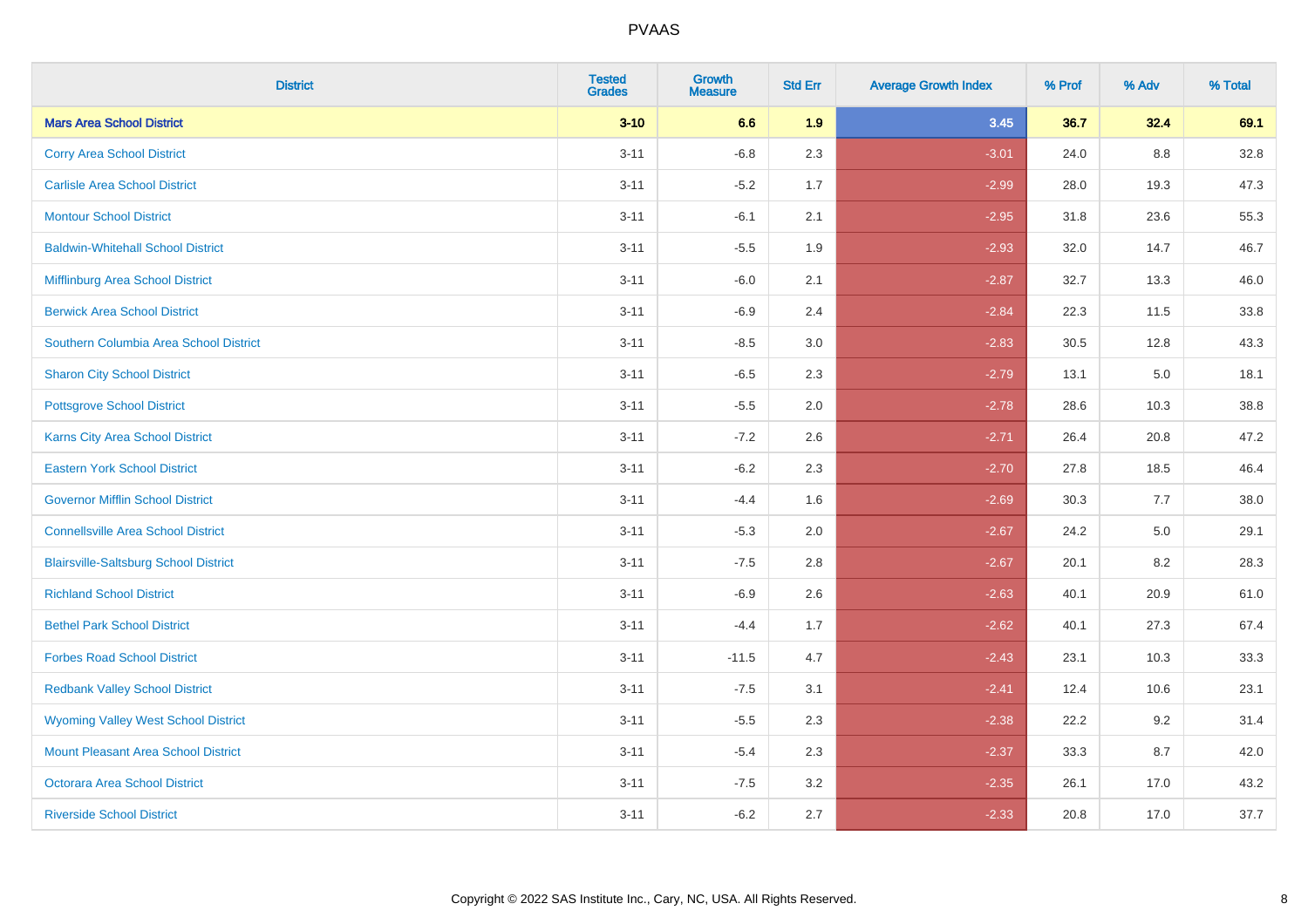| <b>District</b>                                | <b>Tested</b><br><b>Grades</b> | <b>Growth</b><br><b>Measure</b> | <b>Std Err</b> | <b>Average Growth Index</b> | % Prof | % Adv | % Total |
|------------------------------------------------|--------------------------------|---------------------------------|----------------|-----------------------------|--------|-------|---------|
| <b>Mars Area School District</b>               | $3 - 10$                       | 6.6                             | 1.9            | 3.45                        | 36.7   | 32.4  | 69.1    |
| <b>Jamestown Area School District</b>          | $3 - 11$                       | $-9.5$                          | 4.1            | $-2.33$                     | 41.5   | 4.9   | 46.3    |
| <b>Commodore Perry School District</b>         | $3 - 11$                       | $-10.4$                         | 4.5            | $-2.30$                     | 29.4   | 5.9   | 35.3    |
| <b>Susquenita School District</b>              | $3 - 11$                       | $-5.9$                          | 2.6            | $-2.28$                     | 30.6   | 13.9  | 44.4    |
| Owen J Roberts School District                 | $3 - 11$                       | $-3.5$                          | 1.5            | $-2.27$                     | 36.8   | 24.4  | 61.2    |
| <b>Elizabeth Forward School District</b>       | $3 - 11$                       | $-5.5$                          | 2.5            | $-2.25$                     | 32.2   | 12.8  | 45.0    |
| <b>Western Beaver County School District</b>   | $3 - 11$                       | $-9.3$                          | 4.2            | $-2.20$                     | 45.1   | 3.9   | 49.0    |
| North Schuylkill School District               | $3 - 11$                       | $-4.7$                          | 2.2            | $-2.16$                     | 20.2   | 11.7  | 31.9    |
| <b>Elk Lake School District</b>                | $3 - 11$                       | $-6.1$                          | 2.9            | $-2.12$                     | 26.3   | 11.6  | 37.9    |
| <b>East Allegheny School District</b>          | $3 - 11$                       | $-6.4$                          | 3.0            | $-2.11$                     | 21.0   | 7.4   | 28.4    |
| <b>West Greene School District</b>             | $3 - 11$                       | $-8.1$                          | 3.9            | $-2.08$                     | 31.0   | 11.9  | 42.9    |
| <b>Wellsboro Area School District</b>          | $3 - 11$                       | $-6.3$                          | 3.0            | $-2.08$                     | 24.4   | 13.4  | 37.8    |
| <b>Boyertown Area School District</b>          | $3 - 11$                       | $-2.9$                          | 1.4            | $-2.06$                     | 30.8   | 22.6  | 53.4    |
| <b>Freedom Area School District</b>            | $3 - 11$                       | $-6.3$                          | 3.1            | $-2.04$                     | 22.9   | 8.4   | 31.3    |
| <b>Riverside Beaver County School District</b> | $3 - 11$                       | $-5.5$                          | 2.7            | $-2.03$                     | 35.8   | 23.2  | 59.0    |
| <b>Kiski Area School District</b>              | $3 - 11$                       | $-4.0$                          | 2.0            | $-1.99$                     | 23.1   | 18.2  | 41.3    |
| <b>Titusville Area School District</b>         | $3 - 11$                       | $-5.0$                          | 2.5            | $-1.98$                     | 26.5   | 6.8   | 33.3    |
| Lehigh Valley Academy Regional Charter School  | $3 - 11$                       | $-5.9$                          | 3.0            | $-1.98$                     | 20.0   | 7.7   | 27.7    |
| <b>North East School District</b>              | $3 - 11$                       | $-5.3$                          | 2.7            | $-1.97$                     | 31.7   | 24.8  | 56.4    |
| Schuylkill Haven Area School District          | $3 - 11$                       | $-5.3$                          | 2.7            | $-1.96$                     | 22.2   | 11.6  | 33.8    |
| <b>Southern Lehigh School District</b>         | $3 - 11$                       | $-4.1$                          | 2.1            | $-1.94$                     | 39.3   | 28.0  | 67.2    |
| Millersburg Area School District               | $3 - 11$                       | $-6.6$                          | 3.4            | $-1.92$                     | 24.1   | 10.3  | 34.5    |
| <b>Jenkintown School District</b>              | $3 - 11$                       | $-7.9$                          | 4.1            | $-1.92$                     | 34.1   | 27.3  | 61.4    |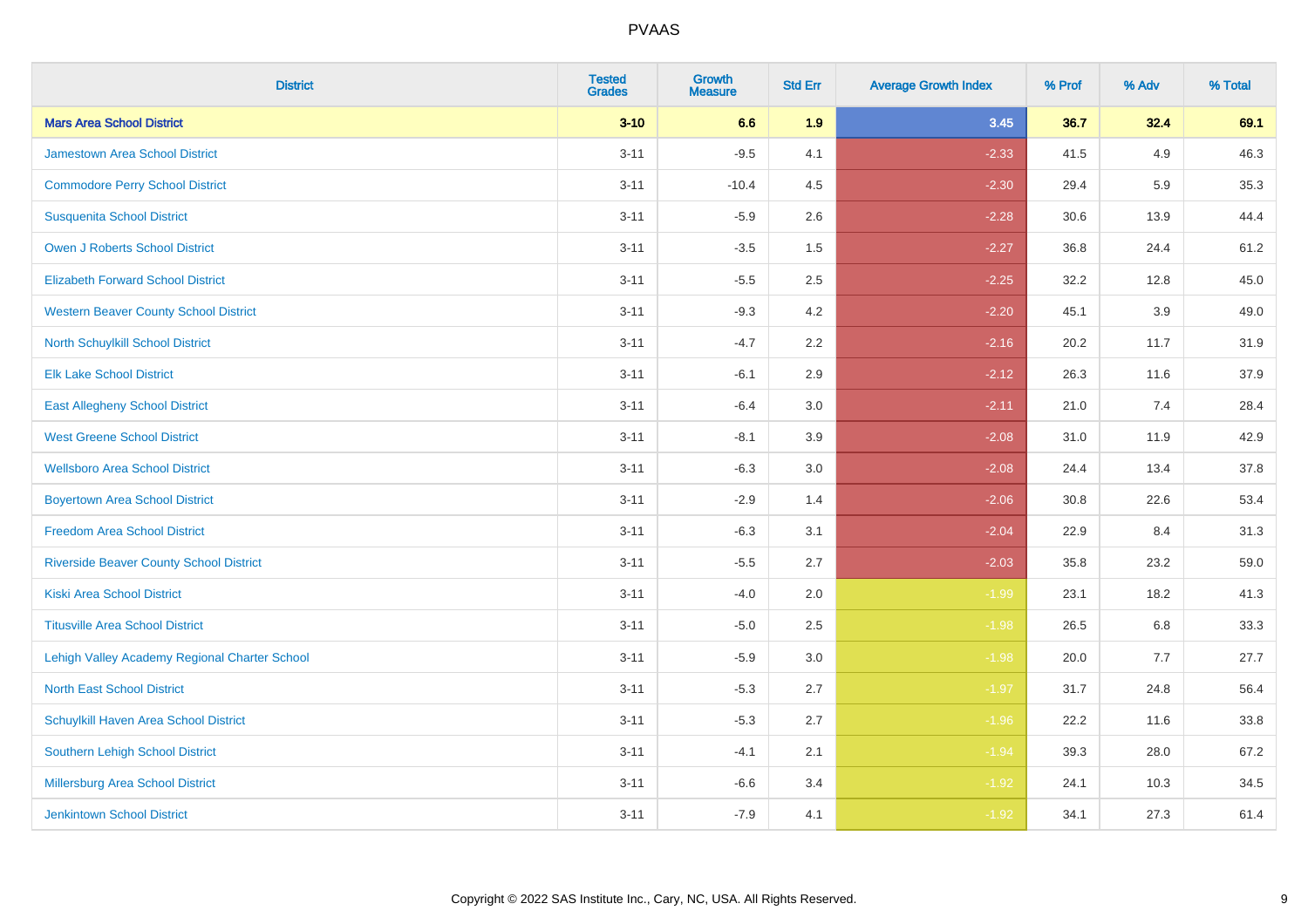| <b>District</b>                            | <b>Tested</b><br><b>Grades</b> | <b>Growth</b><br><b>Measure</b> | <b>Std Err</b> | <b>Average Growth Index</b> | % Prof | % Adv | % Total |
|--------------------------------------------|--------------------------------|---------------------------------|----------------|-----------------------------|--------|-------|---------|
| <b>Mars Area School District</b>           | $3 - 10$                       | 6.6                             | 1.9            | 3.45                        | 36.7   | 32.4  | 69.1    |
| <b>Penn Cambria School District</b>        | $3 - 11$                       | $-4.5$                          | 2.4            | $-1.86$                     | 27.3   | 15.8  | 43.2    |
| <b>Montgomery Area School District</b>     | $3 - 11$                       | $-5.8$                          | 3.2            | $-1.83$                     | 25.0   | 11.5  | 36.5    |
| <b>West Chester Area School District</b>   | $3 - 11$                       | $-2.1$                          | 1.2            | $-1.83$                     | 36.4   | 23.2  | 59.6    |
| <b>Pleasant Valley School District</b>     | $3 - 11$                       | $-3.3$                          | 1.8            | $-1.80$                     | 28.5   | 10.4  | 39.0    |
| New Kensington-Arnold School District      | $3 - 11$                       | $-5.8$                          | 3.2            | $-1.80$                     | 10.8   | 1.2   | 12.0    |
| Renaissance Academy Charter School         | $3 - 11$                       | $-5.6$                          | 3.1            | $-1.79$                     | 28.4   | 18.5  | 46.9    |
| <b>Oxford Area School District</b>         | $3 - 11$                       | $-3.1$                          | 1.8            | $-1.77$                     | 27.5   | 14.5  | 42.0    |
| Southern Huntingdon County School District | $3 - 11$                       | $-5.9$                          | 3.4            | $-1.76$                     | 32.8   | 4.9   | 37.7    |
| <b>Union Area School District</b>          | $3 - 11$                       | $-6.5$                          | 3.8            | $-1.70$                     | 30.6   | 12.2  | 42.9    |
| Hatboro-Horsham School District            | $3 - 11$                       | $-2.7$                          | 1.6            | $-1.65$                     | 27.9   | 17.9  | 45.8    |
| <b>Steelton-Highspire School District</b>  | $3 - 11$                       | $-5.3$                          | 3.2            | $-1.65$                     | 13.9   | 0.0   | 13.9    |
| <b>Hollidaysburg Area School District</b>  | $3 - 11$                       | $-2.7$                          | 1.6            | $-1.64$                     | 32.6   | 15.2  | 47.8    |
| <b>Laurel Highlands School District</b>    | $3 - 11$                       | $-3.8$                          | 2.3            | $-1.63$                     | 20.9   | 14.6  | 35.4    |
| Insight PA Cyber Charter School            | $3 - 11$                       | $-9.4$                          | 5.8            | $-1.62$                     | 25.6   | 4.6   | 30.2    |
| <b>Slippery Rock Area School District</b>  | $3 - 11$                       | $-3.8$                          | 2.5            | $-1.56$                     | 30.8   | 21.9  | 52.7    |
| <b>Charleroi School District</b>           | $3 - 11$                       | $-4.3$                          | 2.7            | $-1.55$                     | 22.2   | 15.9  | 38.1    |
| <b>Ridgway Area School District</b>        | $3 - 11$                       | $-6.1$                          | 4.0            | $-1.53$                     | 42.2   | 15.6  | 57.8    |
| <b>Nazareth Area School District</b>       | $3 - 11$                       | $-2.5$                          | 1.7            | $-1.53$                     | 29.2   | 24.6  | 53.8    |
| <b>Crestwood School District</b>           | $3 - 11$                       | $-3.4$                          | 2.2            | $-1.52$                     | 33.1   | 21.7  | 54.9    |
| <b>Towanda Area School District</b>        | $3 - 11$                       | $-4.0$                          | 2.6            | $-1.52$                     | 24.8   | 9.9   | 34.8    |
| <b>Greater Johnstown School District</b>   | $3 - 11$                       | $-3.5$                          | 2.4            | $-1.45$                     | 10.3   | 1.3   | 11.5    |
| Salisbury-Elk Lick School District         | $3 - 11$                       | $-8.4$                          | 5.8            | $-1.45$                     | 33.3   | 5.6   | 38.9    |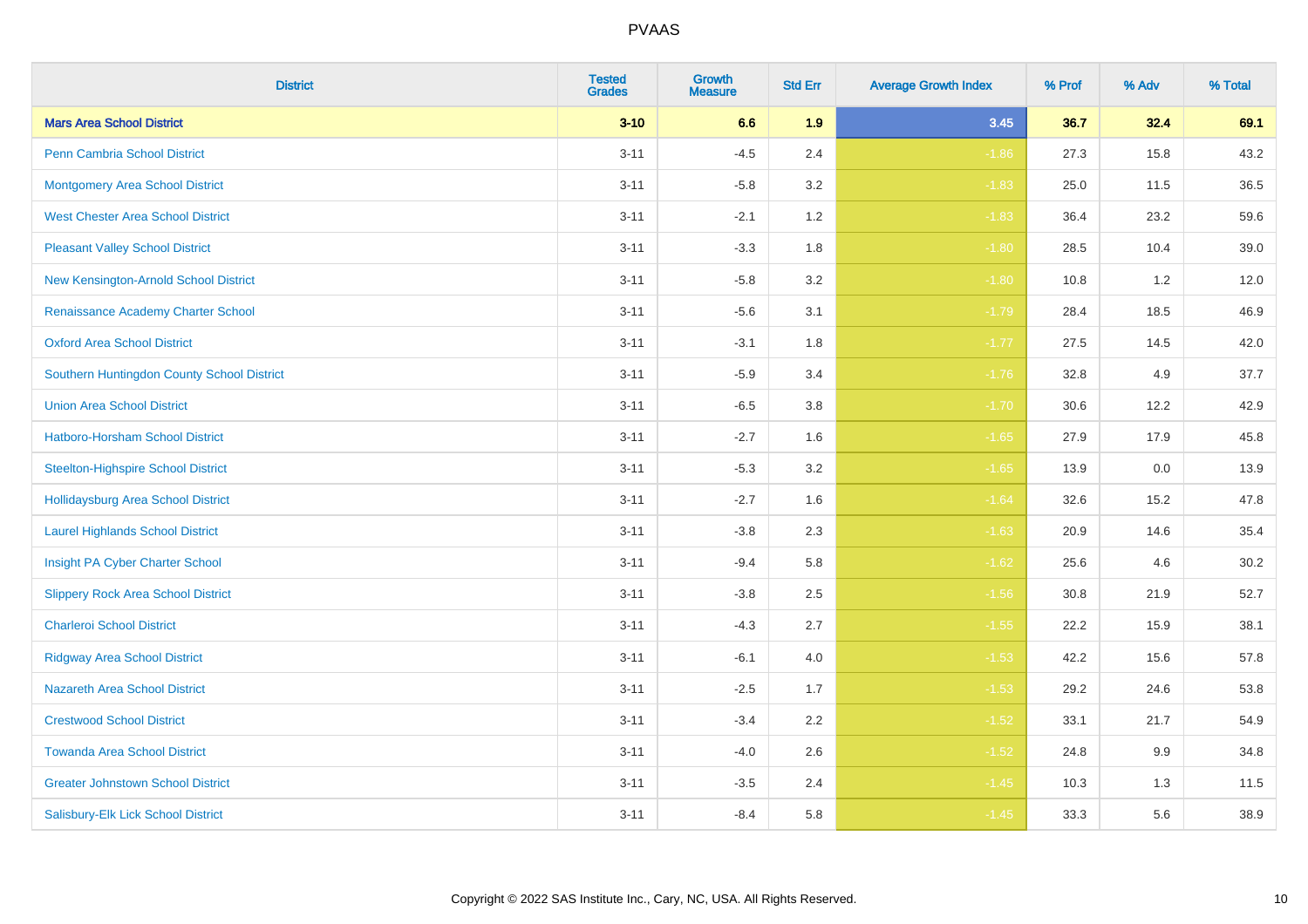| <b>District</b>                              | <b>Tested</b><br><b>Grades</b> | <b>Growth</b><br><b>Measure</b> | <b>Std Err</b> | <b>Average Growth Index</b> | % Prof | % Adv   | % Total |
|----------------------------------------------|--------------------------------|---------------------------------|----------------|-----------------------------|--------|---------|---------|
| <b>Mars Area School District</b>             | $3 - 10$                       | 6.6                             | 1.9            | 3.45                        | 36.7   | 32.4    | 69.1    |
| <b>Rochester Area School District</b>        | $3 - 11$                       | $-5.7$                          | 3.9            | $-1.45$                     | 14.9   | 2.1     | 17.0    |
| <b>Middletown Area School District</b>       | $3 - 11$                       | $-3.4$                          | 2.4            | $-1.44$                     | 34.3   | 15.2    | 49.4    |
| <b>Weatherly Area School District</b>        | $3 - 11$                       | $-5.8$                          | 4.0            | $-1.44$                     | 32.1   | $8.9\,$ | 41.1    |
| <b>Franklin Area School District</b>         | $3 - 11$                       | $-3.7$                          | 2.6            | $-1.43$                     | 30.5   | 5.9     | 36.4    |
| <b>Chester-Upland School District</b>        | $3 - 11$                       | $-3.6$                          | 2.6            | $-1.38$                     | 1.6    | 0.0     | 1.6     |
| <b>Dubois Area School District</b>           | $3 - 11$                       | $-2.8$                          | 2.0            | $-1.37$                     | 35.5   | 19.0    | 54.6    |
| <b>Southern Fulton School District</b>       | $3 - 11$                       | $-5.1$                          | 4.0            | $-1.29$                     | 21.7   | 13.0    | 34.8    |
| <b>Shenandoah Valley School District</b>     | $3 - 11$                       | $-4.5$                          | 3.5            | $-1.29$                     | 14.3   | 0.0     | 14.3    |
| <b>Springfield Township School District</b>  | $3 - 11$                       | $-3.9$                          | 3.1            | $-1.27$                     | 37.2   | 30.8    | 68.1    |
| <b>Propel Charter School-Homestead</b>       | $3 - 11$                       | $-5.0$                          | 3.9            | $-1.27$                     | 7.3    | 0.0     | 7.3     |
| <b>Cornell School District</b>               | $3 - 11$                       | $-5.5$                          | 4.6            | $-1.20$                     | 11.3   | 3.2     | 14.5    |
| <b>Susquehanna Community School District</b> | $3 - 11$                       | $-4.5$                          | 3.8            | $-1.19$                     | 31.9   | $8.8\,$ | 40.7    |
| <b>Shaler Area School District</b>           | $3 - 11$                       | $-2.1$                          | 1.8            | $-1.18$                     | 32.0   | 13.0    | 45.0    |
| Northwestern Lehigh School District          | $3 - 11$                       | $-2.4$                          | 2.1            | $-1.14$                     | 41.7   | 17.9    | 59.5    |
| <b>Shamokin Area School District</b>         | $3 - 11$                       | $-2.6$                          | 2.5            | $-1.06$                     | 19.6   | 9.8     | 29.3    |
| <b>Sugar Valley Rural Charter School</b>     | $3 - 11$                       | $-3.6$                          | 3.7            | $-0.98$                     | 10.3   | 0.0     | 10.3    |
| <b>Uniontown Area School District</b>        | $3 - 11$                       | $-2.8$                          | 3.1            | $-0.91$                     | 31.7   | 7.3     | 39.0    |
| <b>Minersville Area School District</b>      | $3 - 11$                       | $-2.9$                          | 3.4            | $-0.86$                     | 27.4   | 9.7     | 37.1    |
| <b>Northgate School District</b>             | $3 - 11$                       | $-3.0$                          | 3.4            | $-0.85$                     | 35.6   | 6.8     | 42.4    |
| Albert Gallatin Area School District         | $3 - 11$                       | $-1.7$                          | 2.3            | $-0.72$                     | 31.9   | 20.7    | 52.7    |
| <b>Norwin School District</b>                | $3 - 11$                       | $-1.1$                          | 1.6            | $-0.70$                     | 37.7   | 27.6    | 65.2    |
| Northern Bedford County School District      | $3 - 11$                       | $-2.3$                          | 3.3            | $-0.69$                     | 26.2   | 16.9    | 43.1    |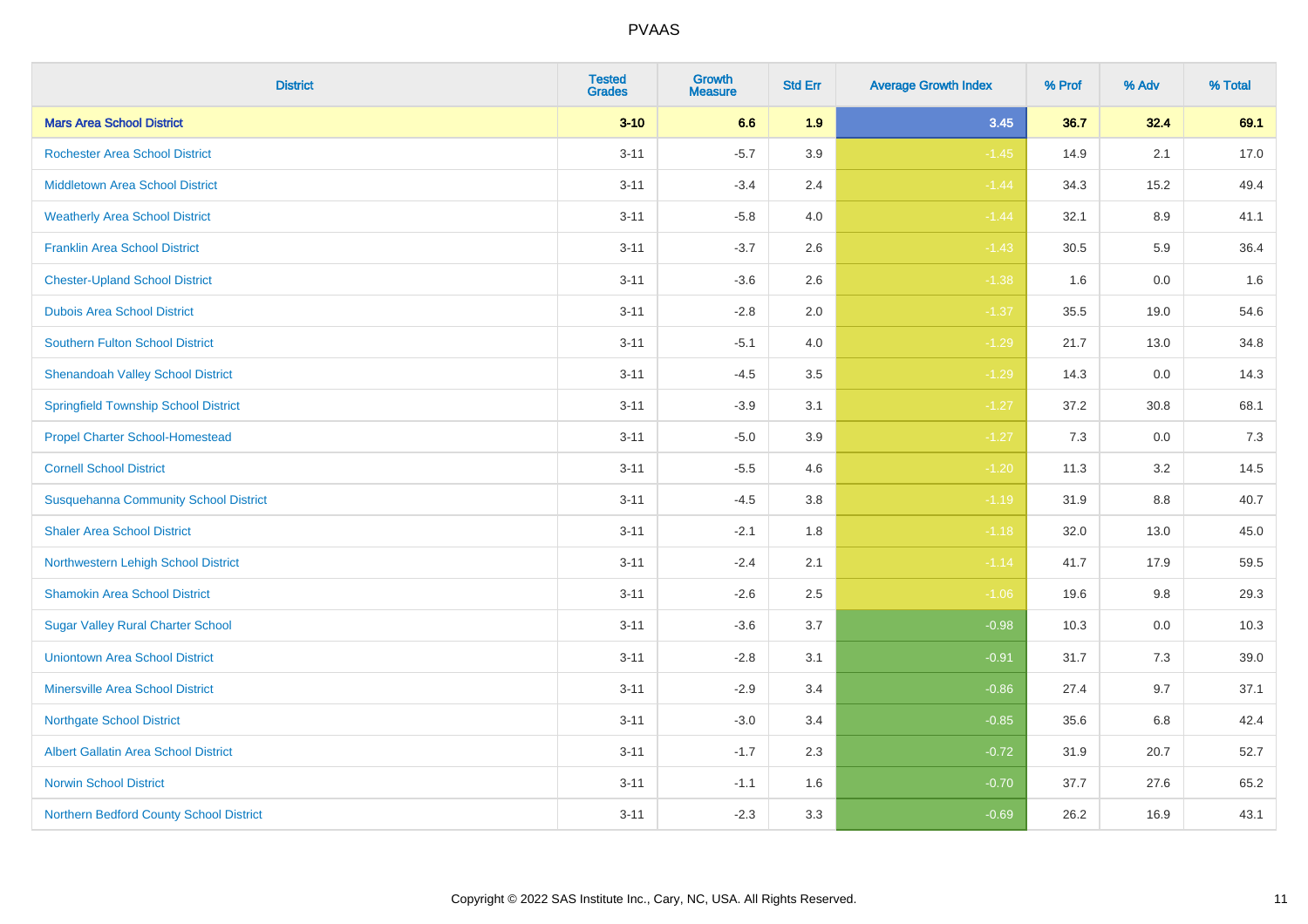| <b>District</b>                             | <b>Tested</b><br><b>Grades</b> | <b>Growth</b><br><b>Measure</b> | <b>Std Err</b> | <b>Average Growth Index</b> | % Prof | % Adv | % Total |
|---------------------------------------------|--------------------------------|---------------------------------|----------------|-----------------------------|--------|-------|---------|
| <b>Mars Area School District</b>            | $3 - 10$                       | 6.6                             | 1.9            | 3.45                        | 36.7   | 32.4  | 69.1    |
| <b>New Brighton Area School District</b>    | $3 - 11$                       | $-2.1$                          | 3.2            | $-0.65$                     | 31.5   | 11.1  | 42.6    |
| Propel Charter School - Braddock Hills      | $3 - 11$                       | $-2.1$                          | 3.3            | $-0.63$                     | 4.8    | 3.2   | 8.1     |
| <b>Lebanon School District</b>              | $3 - 11$                       | $-1.2$                          | 1.9            | $-0.63$                     | 15.2   | 6.4   | 21.6    |
| <b>Carlynton School District</b>            | $3 - 11$                       | $-2.0$                          | 3.2            | $-0.62$                     | 27.9   | 5.2   | 33.1    |
| <b>Exeter Township School District</b>      | $3 - 11$                       | $-1.0$                          | 1.7            | $-0.58$                     | 27.2   | 15.6  | 42.8    |
| South Eastern School District               | $3 - 11$                       | $-1.0$                          | 1.8            | $-0.55$                     | 36.4   | 17.1  | 53.5    |
| <b>Highlands School District</b>            | $3 - 11$                       | $-1.3$                          | 2.3            | $-0.55$                     | 32.6   | 10.5  | 43.0    |
| <b>Lakeview School District</b>             | $3 - 11$                       | $-1.9$                          | 3.5            | $-0.53$                     | 41.5   | 12.3  | 53.8    |
| <b>York Academy Regional Charter School</b> | $3 - 11$                       | $-2.3$                          | 4.4            | $-0.52$                     | 23.5   | 2.0   | 25.5    |
| <b>Allegheny Valley School District</b>     | $3 - 11$                       | $-1.9$                          | 3.9            | $-0.48$                     | 31.8   | 11.4  | 43.2    |
| <b>Schuylkill Valley School District</b>    | $3 - 11$                       | $-1.0$                          | 2.2            | $-0.47$                     | 29.8   | 20.2  | 50.0    |
| <b>Chichester School District</b>           | $3 - 11$                       | $-1.8$                          | 4.2            | $-0.44$                     | 40.0   | 14.0  | 54.0    |
| <b>Farrell Area School District</b>         | $3 - 11$                       | $-1.9$                          | 4.2            | $-0.44$                     | 9.3    | 11.6  | 20.9    |
| <b>Burrell School District</b>              | $3 - 11$                       | $-1.5$                          | 3.3            | $-0.44$                     | 27.8   | 17.7  | 45.6    |
| <b>Forest Area School District</b>          | $3 - 11$                       | $-1.8$                          | 4.7            | $-0.37$                     | 18.9   | 15.1  | 34.0    |
| <b>Westmont Hilltop School District</b>     | $3 - 11$                       | $-1.0$                          | 2.8            | $-0.36$                     | 33.3   | 14.7  | 48.0    |
| <b>Pine Grove Area School District</b>      | $3 - 11$                       | $-1.1$                          | 3.0            | $-0.36$                     | 29.5   | 14.3  | 43.8    |
| <b>Everett Area School District</b>         | $3 - 11$                       | $-1.1$                          | 3.1            | $-0.34$                     | 34.2   | 13.2  | 47.4    |
| <b>Palmerton Area School District</b>       | $3 - 11$                       | $-0.9$                          | 2.7            | $-0.34$                     | 34.3   | 14.3  | 48.6    |
| <b>Clairton City School District</b>        | $3 - 11$                       | $-1.6$                          | 5.0            | $-0.32$                     | 3.8    | 0.5   | 4.4     |
| <b>South Allegheny School District</b>      | $3 - 11$                       | $-0.9$                          | 3.1            | $-0.30$                     | 23.8   | 2.5   | 26.2    |
| Northern Lebanon School District            | $3 - 11$                       | $-0.7$                          | 2.3            | $-0.29$                     | 18.8   | 6.8   | 25.6    |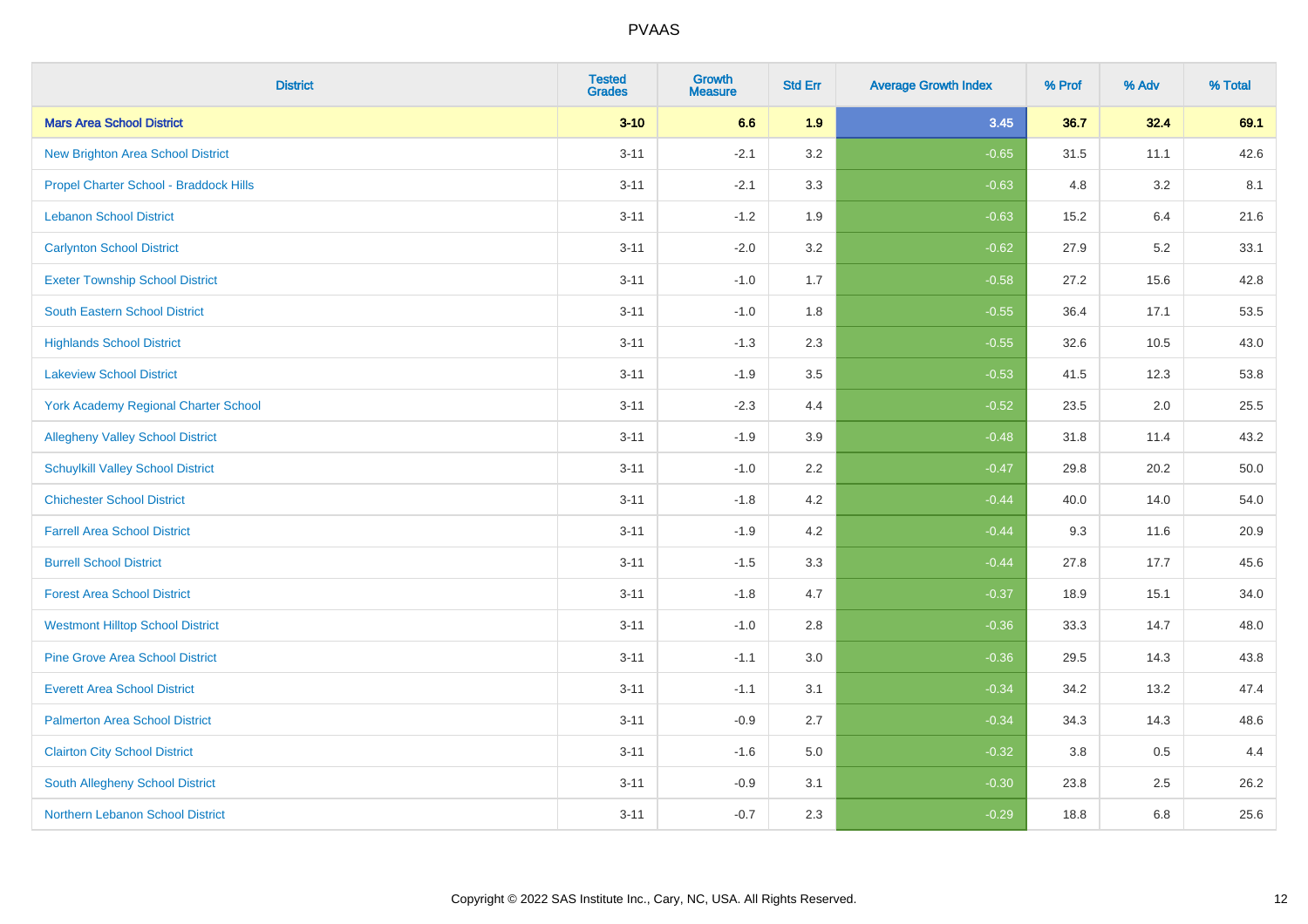| <b>District</b>                                  | <b>Tested</b><br><b>Grades</b> | <b>Growth</b><br><b>Measure</b> | <b>Std Err</b> | <b>Average Growth Index</b> | % Prof | % Adv   | % Total |
|--------------------------------------------------|--------------------------------|---------------------------------|----------------|-----------------------------|--------|---------|---------|
| <b>Mars Area School District</b>                 | $3 - 10$                       | 6.6                             | 1.9            | 3.45                        | 36.7   | 32.4    | 69.1    |
| <b>Blacklick Valley School District</b>          | $3 - 11$                       | $-0.9$                          | 3.9            | $-0.23$                     | 7.7    | 7.7     | 15.4    |
| <b>Claysburg-Kimmel School District</b>          | $3 - 11$                       | $-1.2$                          | 5.2            | $-0.22$                     | 5.0    | 0.0     | $5.0$   |
| Jeannette City School District                   | $3 - 11$                       | $-0.7$                          | 3.4            | $-0.20$                     | 26.8   | 4.1     | 30.9    |
| South Side Area School District                  | $3 - 11$                       | $-0.6$                          | 3.1            | $-0.19$                     | 24.0   | 28.0    | 52.0    |
| <b>Central Greene School District</b>            | $3 - 11$                       | $-0.4$                          | 2.5            | $-0.15$                     | 27.8   | 14.8    | 42.6    |
| <b>Greencastle-Antrim School District</b>        | $3 - 11$                       | $-0.3$                          | 2.0            | $-0.14$                     | 30.9   | 22.2    | 53.1    |
| <b>Otto-Eldred School District</b>               | $3 - 11$                       | $-0.5$                          | 3.5            | $-0.13$                     | 35.8   | 10.5    | 46.3    |
| <b>Fairfield Area School District</b>            | $3 - 11$                       | $-0.5$                          | 3.6            | $-0.13$                     | 43.9   | 6.1     | 50.0    |
| <b>Wilson Area School District</b>               | $3 - 11$                       | $-0.3$                          | 2.4            | $-0.12$                     | 35.4   | 14.6    | 50.0    |
| <b>Harrisburg City School District</b>           | $3 - 11$                       | $-0.2$                          | 2.0            | $-0.11$                     | 6.0    | 2.0     | 8.0     |
| <b>Brockway Area School District</b>             | $3 - 11$                       | $-0.4$                          | 3.5            | $-0.11$                     | 41.2   | 13.8    | 55.0    |
| Northern Cambria School District                 | $3 - 11$                       | $-0.3$                          | 3.4            | $-0.09$                     | 26.5   | $1.2\,$ | 27.7    |
| <b>Warren County School District</b>             | $3 - 11$                       | $-0.1$                          | 1.6            | $-0.06$                     | 26.7   | 9.7     | 36.4    |
| Southern Tioga School District                   | $3 - 11$                       | $-0.1$                          | 2.8            | $-0.03$                     | 26.3   | 10.3    | 36.6    |
| <b>Penn Hills School District</b>                | $3 - 11$                       | 0.0                             | 2.4            | 0.02                        | 18.4   | 7.1     | 25.6    |
| Community Academy Of Philadelphia Charter School | $3 - 11$                       | 0.1                             | 2.6            | 0.06                        | 9.7    | 2.6     | 12.4    |
| <b>Tidioute Community Charter School</b>         | $3 - 11$                       | 0.8                             | 4.4            | 0.19                        | 18.1   | 6.9     | 25.0    |
| Hamburg Area School District                     | $3 - 11$                       | 0.6                             | 2.4            | 0.25                        | 28.0   | 15.5    | 43.6    |
| <b>Shippensburg Area School District</b>         | $3 - 11$                       | 0.5                             | 1.8            | 0.26                        | 23.5   | 22.8    | 46.3    |
| Jersey Shore Area School District                | $3 - 11$                       | 0.7                             | 2.5            | 0.27                        | 39.3   | 13.6    | 52.9    |
| <b>New Foundations Charter School</b>            | $3 - 11$                       | 0.6                             | 2.2            | 0.29                        | 22.4   | 4.0     | 26.4    |
| <b>Hopewell Area School District</b>             | $3 - 11$                       | 0.8                             | 2.6            | 0.31                        | 34.5   | 12.4    | 46.9    |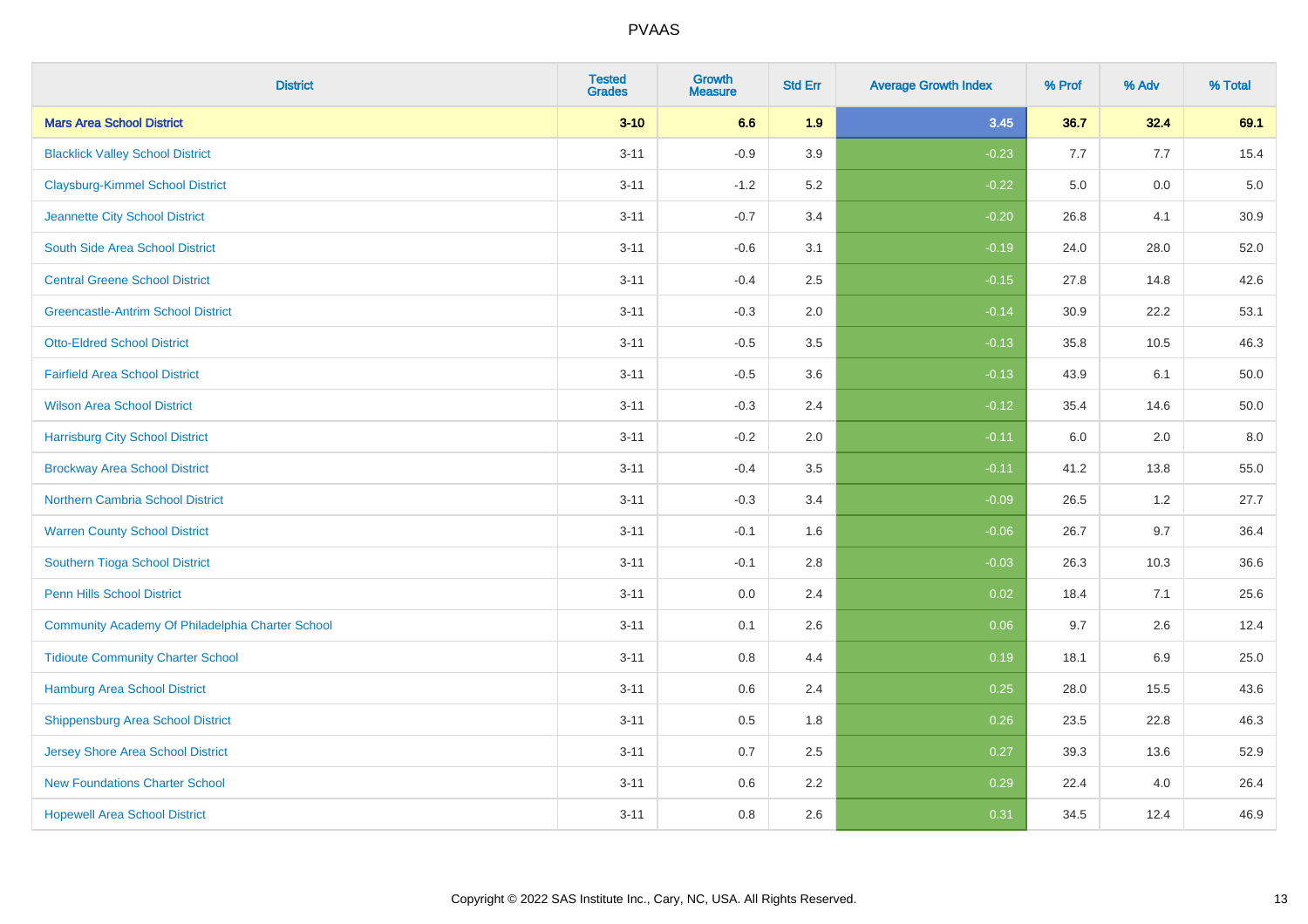| <b>District</b>                                | <b>Tested</b><br><b>Grades</b> | <b>Growth</b><br><b>Measure</b> | <b>Std Err</b> | <b>Average Growth Index</b> | % Prof | % Adv | % Total |
|------------------------------------------------|--------------------------------|---------------------------------|----------------|-----------------------------|--------|-------|---------|
| <b>Mars Area School District</b>               | $3 - 10$                       | 6.6                             | 1.9            | 3.45                        | 36.7   | 32.4  | 69.1    |
| <b>North Star School District</b>              | $3 - 11$                       | 1.1                             | 3.3            | 0.34                        | 26.2   | 20.0  | 46.2    |
| <b>Wattsburg Area School District</b>          | $3 - 11$                       | 1.0                             | 2.7            | 0.36                        | 20.4   | 12.4  | 32.7    |
| <b>Upper Adams School District</b>             | $3 - 11$                       | 0.9                             | 2.5            | 0.37                        | 33.0   | 17.0  | 50.0    |
| Pennsylvania Cyber Charter School              | $3 - 11$                       | 0.6                             | 1.5            | 0.37                        | 20.8   | 8.1   | 28.9    |
| <b>Reach Cyber Charter School</b>              | $3 - 11$                       | 1.4                             | 3.6            | 0.40                        | 32.9   | 15.2  | 48.1    |
| <b>Austin Area School District</b>             | $3 - 11$                       | 2.6                             | 6.0            | 0.43                        | 25.0   | 18.8  | 43.8    |
| <b>Brentwood Borough School District</b>       | $3 - 11$                       | 1.3                             | 3.0            | 0.44                        | 20.2   | 16.0  | 36.2    |
| Juniata Valley School District                 | $3 - 11$                       | 1.6                             | 3.2            | 0.51                        | 23.1   | 9.4   | 32.5    |
| Shenango Area School District                  | $3 - 11$                       | 1.7                             | 3.2            | 0.52                        | 41.4   | 13.8  | 55.3    |
| <b>Seneca Valley School District</b>           | $3 - 11$                       | 0.8                             | 1.4            | 0.54                        | 40.6   | 25.2  | 65.8    |
| <b>Oley Valley School District</b>             | $3 - 11$                       | 1.4                             | 2.4            | 0.56                        | 37.4   | 23.9  | 61.4    |
| <b>Upper Moreland Township School District</b> | $3 - 11$                       | 1.1                             | 2.0            | 0.56                        | 24.8   | 26.6  | 51.3    |
| <b>Bensalem Township School District</b>       | $3 - 11$                       | 1.0                             | 1.6            | 0.63                        | 24.3   | 10.7  | 34.9    |
| <b>Springfield School District</b>             | $3 - 11$                       | 1.2                             | 1.7            | 0.69                        | 31.8   | 25.2  | 56.9    |
| <b>Williams Valley School District</b>         | $3 - 11$                       | 2.6                             | 3.7            | 0.69                        | 17.0   | 5.1   | 22.0    |
| <b>Mercer Area School District</b>             | $3 - 11$                       | $2.2\,$                         | 3.1            | 0.70                        | 24.4   | 11.8  | 36.2    |
| <b>Forest Hills School District</b>            | $3 - 11$                       | 1.8                             | 2.5            | 0.71                        | 28.8   | 10.3  | 39.1    |
| <b>Tunkhannock Area School District</b>        | $3 - 11$                       | 1.4                             | 2.0            | 0.71                        | 29.8   | 18.1  | 47.9    |
| <b>School Lane Charter School</b>              | $3 - 11$                       | 2.6                             | 3.6            | 0.72                        | 23.1   | 18.7  | 41.8    |
| <b>Lewisburg Area School District</b>          | $3 - 11$                       | 1.7                             | 2.4            | 0.72                        | 35.9   | 35.9  | 71.8    |
| <b>Penn-Delco School District</b>              | $3 - 11$                       | 1.3                             | 1.8            | 0.75                        | 26.5   | 12.6  | 39.1    |
| <b>Moon Area School District</b>               | $3 - 11$                       | 1.5                             | 1.8            | 0.86                        | 34.5   | 25.5  | 60.0    |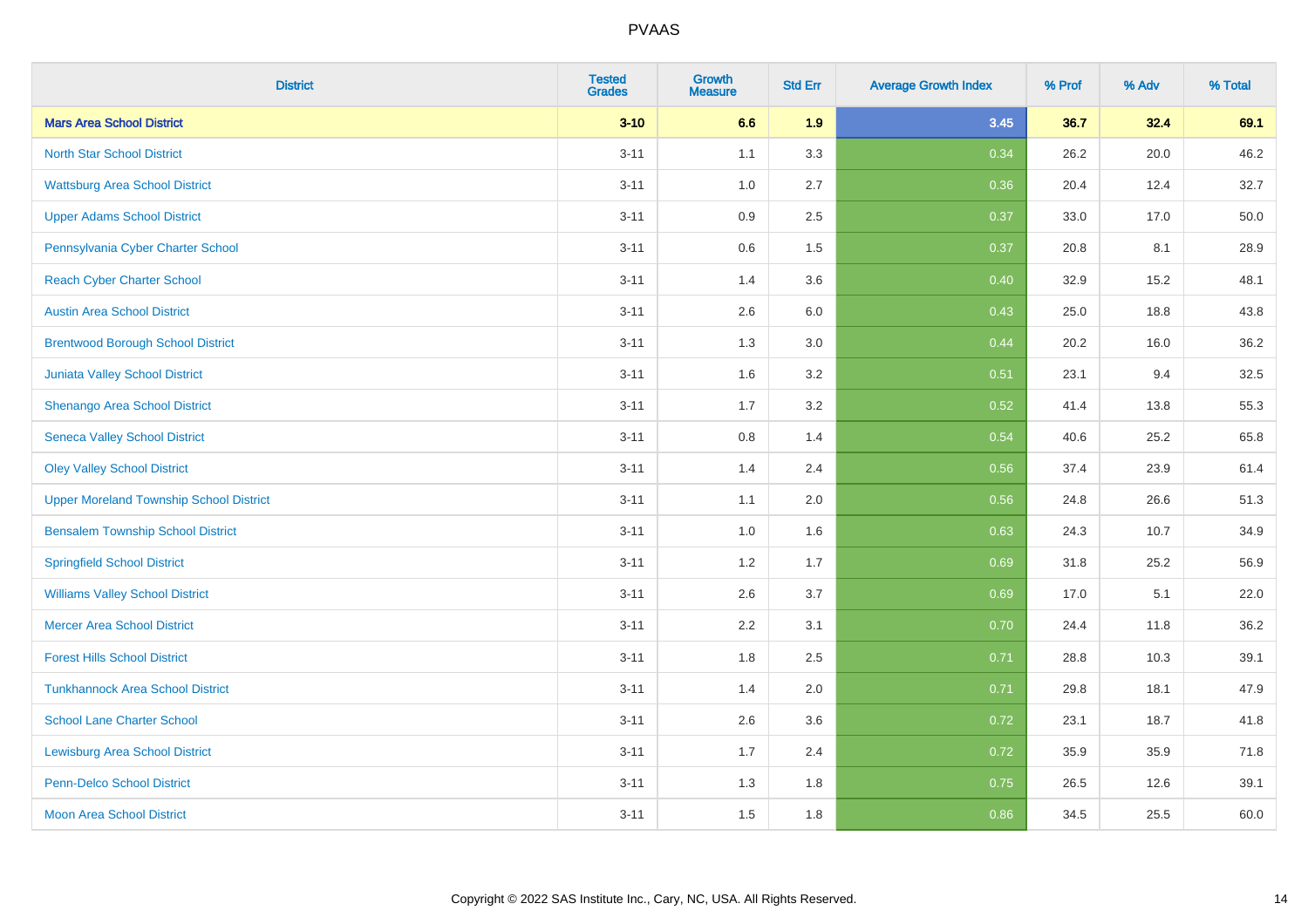| <b>District</b>                           | <b>Tested</b><br><b>Grades</b> | <b>Growth</b><br><b>Measure</b> | <b>Std Err</b> | <b>Average Growth Index</b> | % Prof | % Adv | % Total |
|-------------------------------------------|--------------------------------|---------------------------------|----------------|-----------------------------|--------|-------|---------|
| <b>Mars Area School District</b>          | $3 - 10$                       | 6.6                             | 1.9            | 3.45                        | 36.7   | 32.4  | 69.1    |
| <b>Blackhawk School District</b>          | $3 - 11$                       | 2.0                             | 2.3            | 0.87                        | 34.6   | 20.7  | 55.3    |
| Aspira Bilingual Cyber Charter School     | $3 - 11$                       | 5.1                             | 5.8            | 0.87                        | 4.8    | 0.0   | 4.8     |
| Hope For Hyndman Charter School           | $3 - 11$                       | 5.1                             | 5.8            | 0.88                        | 14.3   | 7.1   | 21.4    |
| <b>Clarion Area School District</b>       | $3 - 11$                       | 3.2                             | 3.7            | 0.88                        | 31.7   | 13.3  | 45.0    |
| West Jefferson Hills School District      | $3 - 11$                       | 1.9                             | 1.9            | 0.99                        | 34.8   | 27.3  | 62.1    |
| <b>Galeton Area School District</b>       | $3 - 11$                       | 5.4                             | 5.4            | $1.01$                      | 33.3   | 22.2  | 55.6    |
| <b>Sharpsville Area School District</b>   | $3 - 11$                       | 3.8                             | 3.7            | 1.04                        | 41.1   | 23.2  | 64.3    |
| <b>Bermudian Springs School District</b>  | $3 - 11$                       | 2.5                             | 2.4            | 1.05                        | 31.8   | 23.5  | 55.3    |
| <b>Haverford Township School District</b> | $3 - 11$                       | 1.4                             | 1.4            | 1.05                        | 36.7   | 26.3  | 63.0    |
| <b>Athens Area School District</b>        | $3 - 11$                       | 2.6                             | 2.3            | 1.11                        | 34.9   | 12.3  | 47.3    |
| <b>Esperanza Cyber Charter School</b>     | $3 - 11$                       | 7.1                             | 6.1            | 1.15                        | 8.8    | 2.9   | 11.8    |
| <b>Solanco School District</b>            | $3 - 11$                       | 2.2                             | 1.8            | 1.18                        | 27.2   | 15.0  | 42.3    |
| Johnsonburg Area School District          | $3 - 11$                       | $5.0\,$                         | 3.9            | 1.27                        | 35.5   | 11.8  | 47.4    |
| Pennsylvania Virtual Charter School       | $3 - 11$                       | 4.4                             | 3.4            | 1.31                        | 29.8   | 21.2  | 51.0    |
| <b>Ringgold School District</b>           | $3 - 11$                       | 2.9                             | 2.2            | 1.32                        | 23.8   | 13.3  | 37.1    |
| <b>Keystone School District</b>           | $3 - 11$                       | 7.8                             | 5.7            | 1.37                        | 35.0   | 45.0  | 80.0    |
| Philipsburg-Osceola Area School District  | $3 - 11$                       | 4.1                             | 3.0            | 1.37                        | 22.5   | 16.2  | 38.8    |
| <b>Western Wayne School District</b>      | $3 - 11$                       | 3.6                             | 2.6            | 1.39                        | 30.8   | 16.2  | 47.0    |
| <b>Midd-West School District</b>          | $3 - 11$                       | 3.6                             | 2.6            | 1.42                        | 28.6   | 25.0  | 53.6    |
| <b>Conestoga Valley School District</b>   | $3 - 11$                       | 2.4                             | 1.7            | 1.43                        | 35.0   | 23.5  | 58.5    |
| <b>Gateway School District</b>            | $3 - 11$                       | 3.1                             | 2.0            | 1.55                        | 35.7   | 18.5  | 54.2    |
| <b>Fort Leboeuf School District</b>       | $3 - 11$                       | 3.5                             | 2.2            | 1.58                        | 32.0   | 16.8  | 48.8    |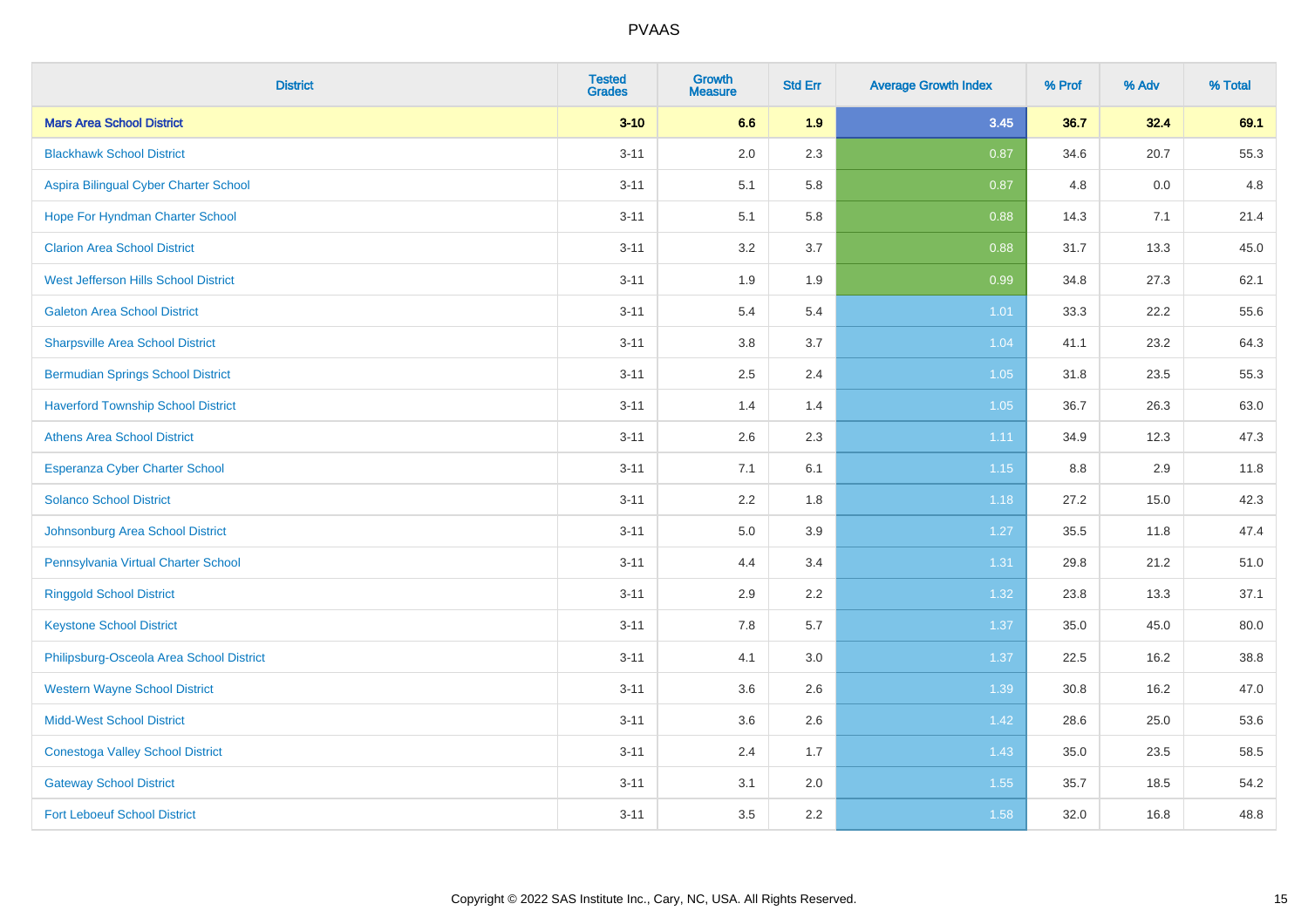| <b>District</b>                                | <b>Tested</b><br><b>Grades</b> | <b>Growth</b><br><b>Measure</b> | <b>Std Err</b> | <b>Average Growth Index</b> | % Prof | % Adv | % Total |
|------------------------------------------------|--------------------------------|---------------------------------|----------------|-----------------------------|--------|-------|---------|
| <b>Mars Area School District</b>               | $3 - 10$                       | 6.6                             | 1.9            | 3.45                        | 36.7   | 32.4  | 69.1    |
| <b>Salisbury Township School District</b>      | $3 - 11$                       | 5.8                             | 3.6            | 1.62                        | 24.4   | 12.6  | 37.0    |
| <b>Halifax Area School District</b>            | $3 - 11$                       | 5.8                             | 3.5            | 1.64                        | 32.1   | 18.9  | 50.9    |
| <b>Penn-Trafford School District</b>           | $3 - 11$                       | 2.9                             | 1.8            | 1.68                        | 46.3   | 26.2  | 72.5    |
| <b>Port Allegany School District</b>           | $3 - 11$                       | 6.5                             | 3.7            | 1.74                        | 26.4   | 11.3  | 37.7    |
| Mt Lebanon School District                     | $3 - 11$                       | 2.4                             | 1.3            | 1.79                        | 39.3   | 37.4  | 76.8    |
| Leechburg Area School District                 | $3 - 11$                       | 7.0                             | 3.9            | 1.79                        | 37.7   | 4.9   | 42.6    |
| <b>Sayre Area School District</b>              | $3 - 11$                       | 5.8                             | 3.2            | 1.81                        | 30.3   | 21.0  | 51.3    |
| Perkiomen Valley School District               | $3 - 11$                       | 2.7                             | 1.5            | 1.83                        | 35.0   | 25.3  | 60.3    |
| <b>United School District</b>                  | $3 - 11$                       | 6.3                             | 3.3            | 1.89                        | 38.8   | 16.3  | 55.0    |
| Eastern Lebanon County School District         | $3 - 11$                       | 4.0                             | 2.1            | 1.89                        | 23.5   | 11.5  | 35.0    |
| <b>Spring Grove Area School District</b>       | $3 - 11$                       | 3.9                             | 2.0            | 1.90                        | 30.0   | 23.0  | 53.0    |
| South Middleton School District                | $3 - 11$                       | 4.4                             | 2.2            | 1.95                        | 31.1   | 16.4  | 47.5    |
| <b>Keystone Central School District</b>        | $3 - 11$                       | 3.6                             | 1.8            | 2.04                        | 27.1   | 14.6  | 41.8    |
| Northampton Area School District               | $3 - 11$                       | 3.2                             | 1.5            | 2.05                        | 29.8   | 17.9  | 47.7    |
| Northeastern York School District              | $3 - 11$                       | $3.8\,$                         | 1.8            | 2.11                        | 32.7   | 21.0  | 53.7    |
| <b>Muncy School District</b>                   | $3 - 11$                       | 6.9                             | 3.3            | 2.12                        | 37.6   | 18.8  | 56.4    |
| <b>Brookville Area School District</b>         | $3 - 11$                       | 6.8                             | 3.1            | 2.19                        | 46.1   | 14.6  | 60.7    |
| <b>Mastery Charter School - Hardy Williams</b> | $3 - 11$                       | 6.6                             | 3.0            | 2.21                        | 24.7   | 1.2   | 25.9    |
| <b>Blue Ridge School District</b>              | $3 - 11$                       | 8.3                             | 3.7            | 2.24                        | 29.6   | 9.3   | 38.9    |
| East Pennsboro Area School District            | $3 - 11$                       | 4.8                             | 2.1            | 2.26                        | 36.8   | 16.9  | 53.7    |
| <b>Brandywine Heights Area School District</b> | $3 - 11$                       | 5.8                             | 2.6            | 2.27                        | 27.7   | 28.6  | 56.2    |
| Huntingdon Area School District                | $3 - 11$                       | 5.8                             | 2.6            | 2.28                        | 27.8   | 17.4  | 45.2    |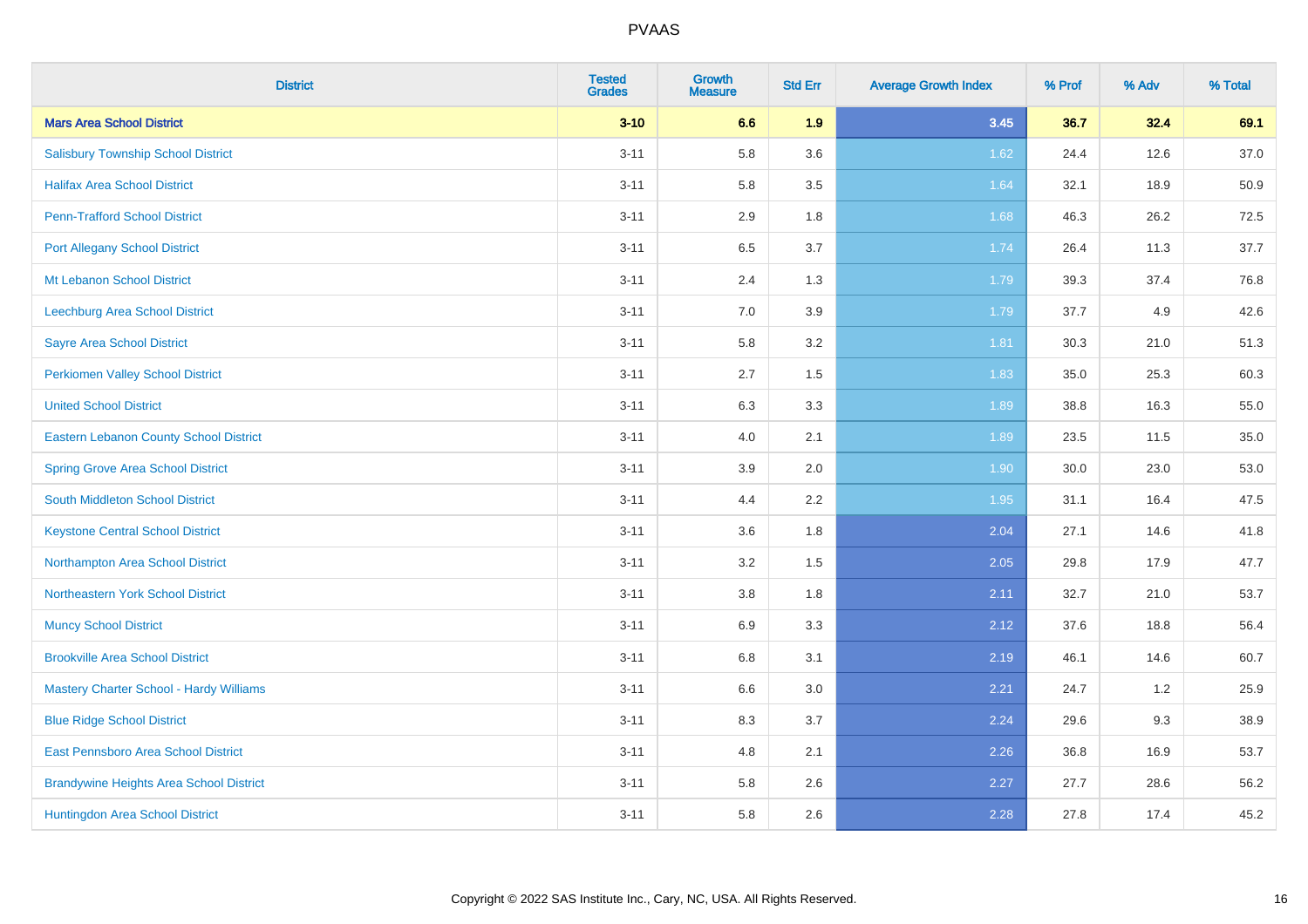| <b>District</b>                           | <b>Tested</b><br><b>Grades</b> | <b>Growth</b><br><b>Measure</b> | <b>Std Err</b> | <b>Average Growth Index</b> | % Prof | % Adv | % Total |
|-------------------------------------------|--------------------------------|---------------------------------|----------------|-----------------------------|--------|-------|---------|
| <b>Mars Area School District</b>          | $3 - 10$                       | 6.6                             | 1.9            | 3.45                        | 36.7   | 32.4  | 69.1    |
| <b>Red Lion Area School District</b>      | $3 - 11$                       | 4.5                             | 1.9            | 2.31                        | 32.3   | 21.5  | 53.8    |
| <b>Bentworth School District</b>          | $3 - 11$                       | 7.0                             | 3.0            | 2.36                        | 26.6   | 17.0  | 43.6    |
| <b>Homer-Center School District</b>       | $3 - 11$                       | 8.8                             | 3.5            | 2.53                        | 38.0   | 17.7  | 55.8    |
| <b>Palisades School District</b>          | $3 - 11$                       | 7.7                             | 2.9            | 2.66                        | 27.8   | 20.3  | 48.1    |
| <b>Bedford Area School District</b>       | $3 - 11$                       | 6.4                             | 2.4            | 2.68                        | 31.0   | 20.6  | 51.6    |
| Saint Marys Area School District          | $3 - 11$                       | 6.0                             | 2.2            | 2.69                        | 35.4   | 18.3  | 53.7    |
| <b>Crawford Central School District</b>   | $3 - 11$                       | 5.7                             | 2.1            | 2.71                        | 26.4   | 15.8  | 42.1    |
| <b>Great Valley School District</b>       | $3 - 11$                       | 5.4                             | 2.0            | 2.77                        | 33.8   | 33.5  | 67.3    |
| <b>Canton Area School District</b>        | $3 - 11$                       | 8.4                             | 2.9            | 2.92                        | 13.8   | 23.0  | 36.8    |
| <b>Bald Eagle Area School District</b>    | $3 - 11$                       | 7.6                             | 2.5            | 3.00                        | 31.6   | 15.6  | 47.3    |
| <b>Line Mountain School District</b>      | $3 - 11$                       | 11.7                            | 3.9            | 3.01                        | 40.4   | 42.3  | 82.7    |
| <b>Lower Dauphin School District</b>      | $3 - 11$                       | 5.3                             | 1.8            | 3.03                        | 30.6   | 26.8  | 57.5    |
| <b>Upper Perkiomen School District</b>    | $3 - 11$                       | 5.7                             | 1.9            | 3.04                        | 25.4   | 19.9  | 45.4    |
| <b>Greenwood School District</b>          | $3 - 11$                       | 11.3                            | 3.6            | 3.14                        | 31.2   | 32.8  | 63.9    |
| <b>Avon Grove Charter School</b>          | $3 - 11$                       | 9.8                             | 3.1            | 3.18                        | 32.4   | 26.0  | 58.4    |
| <b>Penncrest School District</b>          | $3 - 11$                       | 6.0                             | 1.9            | 3.24                        | 31.1   | 16.9  | 48.0    |
| <b>Upper Dauphin Area School District</b> | $3 - 11$                       | 16.5                            | 5.1            | 3.26                        | 37.5   | 26.8  | 64.3    |
| <b>Steel Valley School District</b>       | $3 - 11$                       | 11.1                            | 3.3            | 3.33                        | 34.8   | 10.1  | 44.9    |
| South Fayette Township School District    | $3 - 11$                       | 6.0                             | 1.8            | 3.33                        | 32.2   | 38.3  | 70.5    |
| <b>Bellefonte Area School District</b>    | $3 - 11$                       | 6.7                             | 2.0            | 3.34                        | 28.8   | 21.5  | 50.2    |
| <b>Conrad Weiser Area School District</b> | $3 - 11$                       | 7.1                             | 2.1            | 3.34                        | 28.2   | 14.4  | 42.6    |
| <b>Wilmington Area School District</b>    | $3 - 11$                       | 11.1                            | 3.3            | 3.37                        | 29.8   | 26.2  | 56.0    |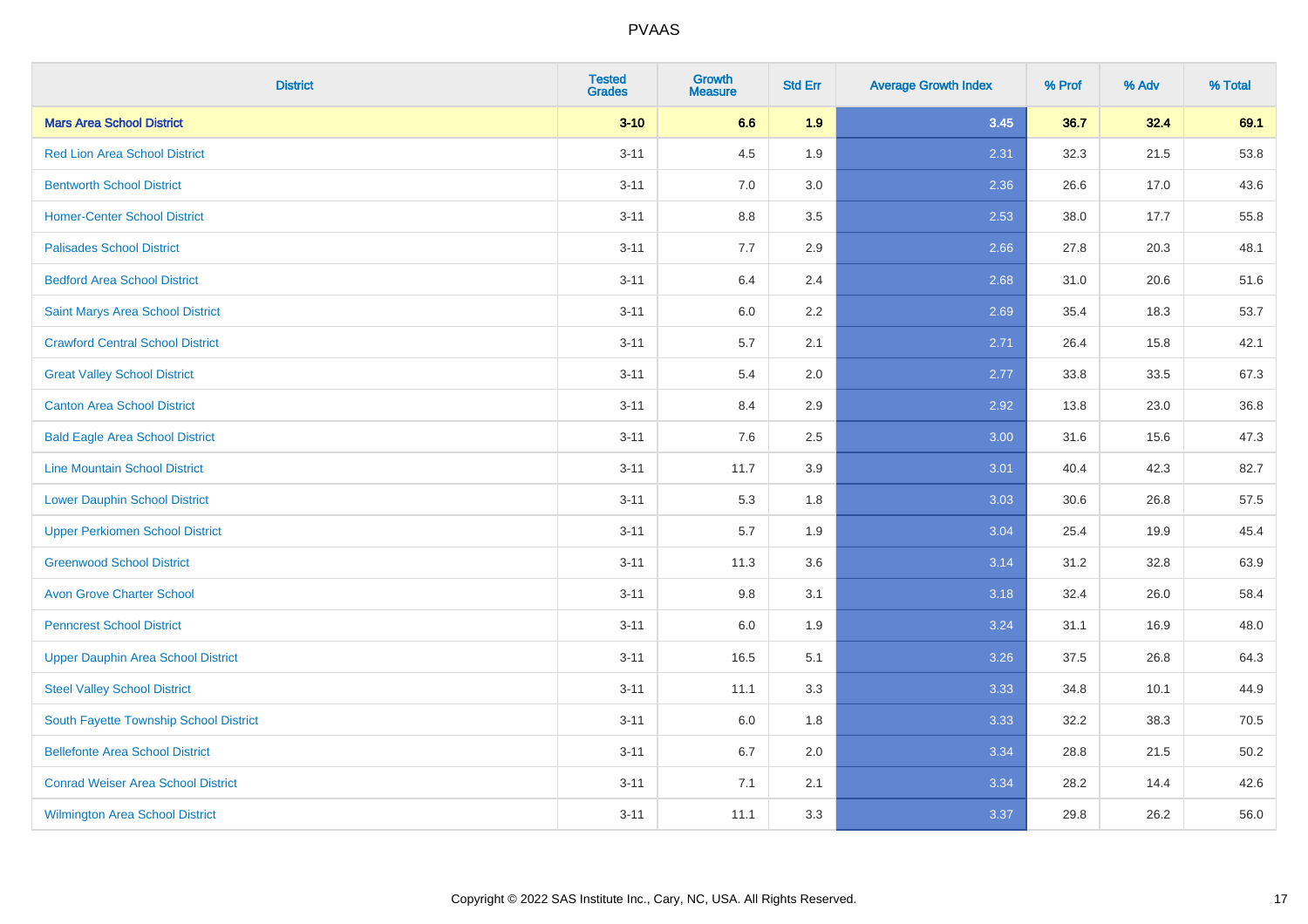| <b>District</b>                                | <b>Tested</b><br><b>Grades</b> | <b>Growth</b><br><b>Measure</b> | <b>Std Err</b> | <b>Average Growth Index</b> | % Prof | % Adv | % Total |
|------------------------------------------------|--------------------------------|---------------------------------|----------------|-----------------------------|--------|-------|---------|
| <b>Mars Area School District</b>               | $3 - 10$                       | 6.6                             | 1.9            | 3.45                        | 36.7   | 32.4  | 69.1    |
| <b>Fairview School District</b>                | $3 - 11$                       | 8.3                             | 2.4            | 3.43                        | 41.9   | 34.9  | 76.7    |
| <b>North Pocono School District</b>            | $3 - 11$                       | 13.1                            | 3.7            | 3.54                        | 31.4   | 33.3  | 64.7    |
| <b>York Suburban School District</b>           | $3 - 11$                       | $7.4$                           | 2.1            | 3.55                        | 24.9   | 31.2  | 56.1    |
| Oil City Area School District                  | $3 - 11$                       | 8.6                             | 2.4            | 3.56                        | 29.1   | 13.1  | 42.2    |
| <b>Reading School District</b>                 | $3 - 11$                       | 4.3                             | 1.2            | 3.71                        | 16.8   | 6.0   | 22.8    |
| <b>Spring Cove School District</b>             | $3 - 11$                       | 9.1                             | 2.4            | 3.77                        | 31.8   | 25.4  | 57.1    |
| <b>Hampton Township School District</b>        | $3 - 11$                       | 7.4                             | 2.0            | 3.79                        | 37.9   | 39.2  | 77.0    |
| <b>Hazleton Area School District</b>           | $3 - 11$                       | 6.0                             | 1.6            | 3.85                        | 20.5   | 9.0   | 29.5    |
| <b>Warrior Run School District</b>             | $3 - 11$                       | 10.5                            | 2.7            | 3.86                        | 34.1   | 16.8  | 50.9    |
| <b>Dallas School District</b>                  | $3 - 11$                       | 8.1                             | 2.1            | 3.87                        | 32.4   | 22.4  | 54.8    |
| <b>Phoenixville Area School District</b>       | $3 - 11$                       | 7.3                             | 1.8            | 3.96                        | 32.3   | 27.6  | 59.8    |
| <b>Abington Heights School District</b>        | $3 - 11$                       | 6.7                             | 1.7            | 4.00                        | 33.8   | 31.7  | 65.5    |
| Downingtown Area School District               | $3 - 11$                       | 4.4                             | 1.1            | 4.06                        | 30.1   | 32.0  | 62.2    |
| <b>Ephrata Area School District</b>            | $3 - 11$                       | 6.8                             | 1.7            | 4.08                        | 31.6   | 17.1  | 48.8    |
| <b>Valley View School District</b>             | $3 - 11$                       | 9.3                             | 2.2            | 4.18                        | 26.6   | 23.1  | 49.7    |
| <b>Laurel School District</b>                  | $3 - 11$                       | 13.0                            | 3.1            | 4.19                        | 30.3   | 15.7  | 46.1    |
| Pennsylvania Leadership Charter School         | $3 - 11$                       | 8.0                             | 1.9            | 4.22                        | 33.1   | 27.8  | 60.9    |
| <b>Wallenpaupack Area School District</b>      | $3 - 11$                       | 8.8                             | 2.1            | 4.28                        | 28.5   | 18.9  | 47.4    |
| <b>Coudersport Area School District</b>        | $3 - 11$                       | 14.8                            | 3.4            | 4.33                        | 34.7   | 28.0  | 62.7    |
| <b>Lower Moreland Township School District</b> | $3 - 11$                       | 8.7                             | 2.0            | 4.35                        | 38.2   | 33.2  | 71.4    |
| <b>Pennsbury School District</b>               | $3 - 11$                       | 5.6                             | 1.3            | 4.38                        | 37.7   | 27.7  | 65.4    |
| Northern York County School District           | $3 - 11$                       | 8.4                             | 1.8            | 4.63                        | 24.3   | 23.1  | 47.4    |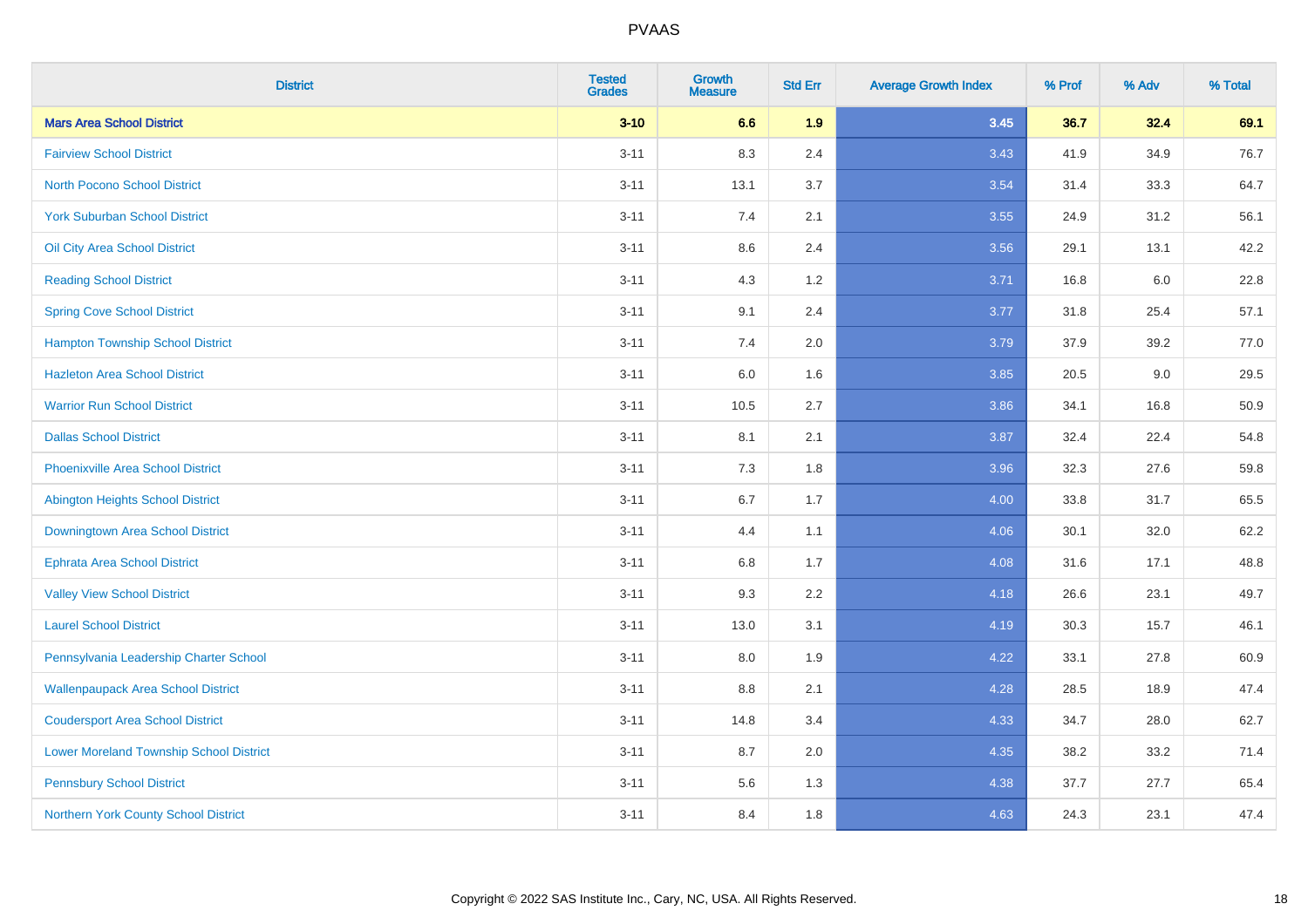| <b>District</b>                              | <b>Tested</b><br><b>Grades</b> | <b>Growth</b><br><b>Measure</b> | <b>Std Err</b> | <b>Average Growth Index</b> | % Prof | % Adv | % Total |
|----------------------------------------------|--------------------------------|---------------------------------|----------------|-----------------------------|--------|-------|---------|
| <b>Mars Area School District</b>             | $3 - 10$                       | 6.6                             | 1.9            | 3.45                        | 36.7   | 32.4  | 69.1    |
| <b>Stroudsburg Area School District</b>      | $3 - 11$                       | 7.5                             | 1.6            | 4.70                        | 30.4   | 18.3  | 48.7    |
| <b>West Perry School District</b>            | $3 - 11$                       | 11.0                            | 2.3            | 4.76                        | 26.9   | 20.5  | 47.4    |
| <b>Lakeland School District</b>              | $3 - 11$                       | 13.3                            | 2.8            | 4.80                        | 22.2   | 21.2  | 43.4    |
| <b>Penn Manor School District</b>            | $3 - 11$                       | 7.1                             | 1.5            | 4.82                        | 26.7   | 20.5  | 47.2    |
| <b>Iroquois School District</b>              | $3 - 11$                       | 13.6                            | 2.8            | 4.83                        | 33.3   | 16.0  | 49.4    |
| <b>Lehighton Area School District</b>        | $3 - 11$                       | 11.4                            | 2.4            | 4.84                        | 30.5   | 24.9  | 55.3    |
| <b>Belle Vernon Area School District</b>     | $3 - 11$                       | 11.1                            | 2.3            | 4.88                        | 31.6   | 25.4  | 57.1    |
| <b>Quaker Valley School District</b>         | $3 - 11$                       | 12.2                            | 2.5            | 4.90                        | 39.5   | 26.4  | 65.9    |
| <b>Berlin Brothersvalley School District</b> | $3 - 11$                       | 19.6                            | 4.0            | 4.93                        | 28.3   | 41.3  | 69.6    |
| <b>West Branch Area School District</b>      | $3 - 11$                       | 17.0                            | 3.3            | 5.20                        | 47.1   | 19.1  | 66.2    |
| <b>Cornwall-Lebanon School District</b>      | $3 - 11$                       | 8.2                             | 1.6            | 5.24                        | 28.0   | 20.5  | 48.6    |
| Lake-Lehman School District                  | $3 - 11$                       | 14.9                            | 2.8            | 5.34                        | 25.8   | 22.5  | 48.3    |
| <b>Pine-Richland School District</b>         | $3 - 11$                       | 9.3                             | 1.7            | 5.56                        | 42.3   | 35.8  | 78.1    |
| <b>Pequea Valley School District</b>         | $3 - 11$                       | 18.0                            | 3.1            | 5.74                        | 29.2   | 37.5  | 66.7    |
| <b>Harbor Creek School District</b>          | $3 - 11$                       | 13.4                            | 2.3            | 5.80                        | 34.5   | 40.7  | 75.2    |
| <b>Punxsutawney Area School District</b>     | $3 - 11$                       | 15.8                            | 2.7            | 5.83                        | 18.6   | 29.0  | 47.6    |
| <b>Indiana Area School District</b>          | $3 - 11$                       | 12.0                            | 2.0            | 5.98                        | 30.0   | 30.4  | 60.3    |
| <b>Agora Cyber Charter School</b>            | $3 - 11$                       | 14.6                            | 2.4            | 6.03                        | 24.7   | 19.5  | 44.2    |
| <b>Franklin Regional School District</b>     | $3 - 11$                       | 11.3                            | 1.8            | 6.13                        | 30.0   | 35.0  | 65.0    |
| <b>Tuscarora School District</b>             | $3 - 11$                       | 13.4                            | 2.2            | 6.20                        | 37.1   | 26.3  | 63.4    |
| <b>Armstrong School District</b>             | $3 - 11$                       | 9.8                             | 1.6            | 6.22                        | 32.8   | 24.6  | 57.4    |
| <b>Cocalico School District</b>              | $3 - 11$                       | 12.3                            | 1.9            | 6.48                        | 28.2   | 32.3  | 60.5    |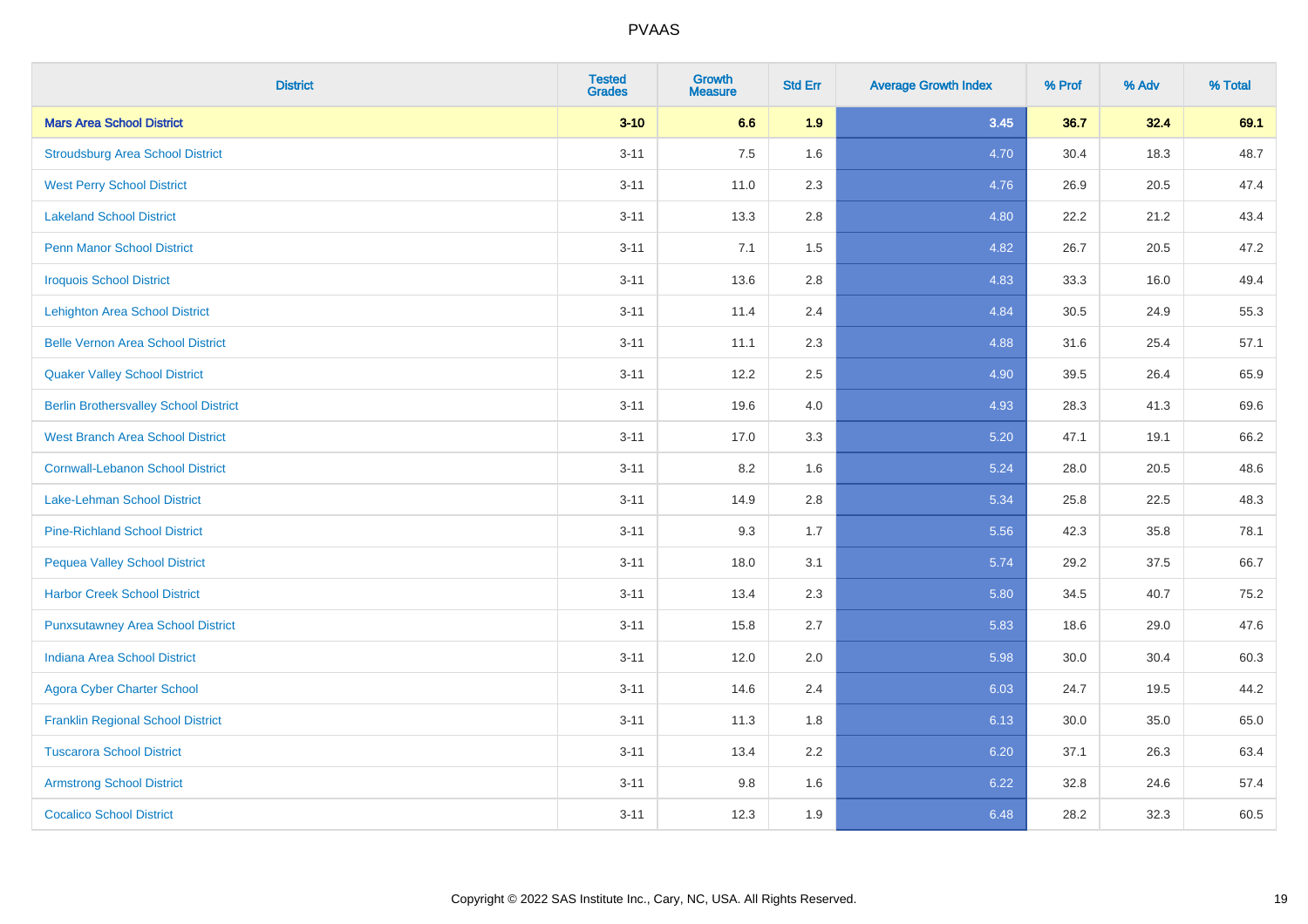| <b>District</b>                               | <b>Tested</b><br><b>Grades</b> | <b>Growth</b><br><b>Measure</b> | <b>Std Err</b> | <b>Average Growth Index</b> | % Prof | % Adv | % Total |
|-----------------------------------------------|--------------------------------|---------------------------------|----------------|-----------------------------|--------|-------|---------|
| <b>Mars Area School District</b>              | $3 - 10$                       | 6.6                             | 1.9            | 3.45                        | 36.7   | 32.4  | 69.1    |
| <b>Manheim Central School District</b>        | $3 - 11$                       | 12.8                            | 2.0            | 6.52                        | 27.8   | 35.4  | 63.2    |
| <b>Neshaminy School District</b>              | $3 - 11$                       | 8.6                             | 1.3            | 6.56                        | 31.3   | 23.9  | 55.2    |
| <b>Millcreek Township School District</b>     | $3 - 11$                       | 9.1                             | 1.4            | 6.61                        | 34.5   | 30.1  | 64.6    |
| <b>Methacton School District</b>              | $3 - 11$                       | 11.0                            | 1.6            | 6.94                        | 36.0   | 33.6  | 69.6    |
| <b>Whitehall-Coplay School District</b>       | $3 - 11$                       | 11.8                            | 1.7            | 7.06                        | 32.3   | 21.7  | 54.0    |
| <b>Upper Merion Area School District</b>      | $3 - 11$                       | 14.0                            | 2.0            | 7.15                        | 34.4   | 32.6  | 67.0    |
| <b>Danville Area School District</b>          | $3 - 11$                       | 18.4                            | 2.6            | 7.19                        | 32.0   | 46.1  | 78.1    |
| <b>Mountain View School District</b>          | $3 - 11$                       | 24.2                            | 3.4            | 7.20                        | 45.8   | 37.3  | 83.0    |
| <b>East Penn School District</b>              | $3 - 11$                       | 8.9                             | 1.2            | 7.61                        | 32.8   | 26.4  | 59.2    |
| <b>Mifflin County School District</b>         | $3 - 11$                       | 12.3                            | 1.6            | 7.69                        | 35.1   | 15.1  | 50.3    |
| <b>Upper Saint Clair School District</b>      | $3 - 11$                       | 13.8                            | 1.8            | 7.86                        | 32.2   | 44.5  | 76.7    |
| <b>Peters Township School District</b>        | $3 - 11$                       | 14.1                            | 1.7            | 8.16                        | 35.2   | 41.6  | 76.8    |
| <b>Saucon Valley School District</b>          | $3 - 11$                       | 18.9                            | 2.2            | 8.48                        | 26.0   | 39.6  | 65.6    |
| <b>Southern York County School District</b>   | $3 - 11$                       | 15.5                            | 1.8            | 8.48                        | 37.6   | 29.2  | 66.8    |
| <b>Marple Newtown School District</b>         | $3 - 11$                       | 20.6                            | 2.3            | 8.95                        | 31.1   | 42.7  | 73.8    |
| <b>Palmyra Area School District</b>           | $3 - 11$                       | 16.2                            | 1.8            | 9.02                        | 38.8   | 34.0  | 72.8    |
| <b>Unionville-Chadds Ford School District</b> | $3 - 11$                       | 15.8                            | 1.7            | 9.12                        | 31.2   | 48.0  | 79.2    |
| <b>Wayne Highlands School District</b>        | $3 - 11$                       | 22.5                            | 2.5            | 9.16                        | 33.8   | 40.4  | 74.2    |
| Fox Chapel Area School District               | $3 - 11$                       | 17.6                            | 1.9            | 9.47                        | 22.9   | 52.0  | 74.9    |
| <b>Delaware Valley School District</b>        | $3 - 11$                       | 15.7                            | 1.6            | 9.62                        | 36.7   | 32.1  | 68.8    |
| <b>New Hope-Solebury School District</b>      | $3 - 11$                       | 28.8                            | 2.9            | 9.77                        | 31.6   | 50.0  | 81.6    |
| <b>Hempfield School District</b>              | $3 - 11$                       | 13.4                            | 1.3            | 10.53                       | 29.9   | 36.8  | 66.7    |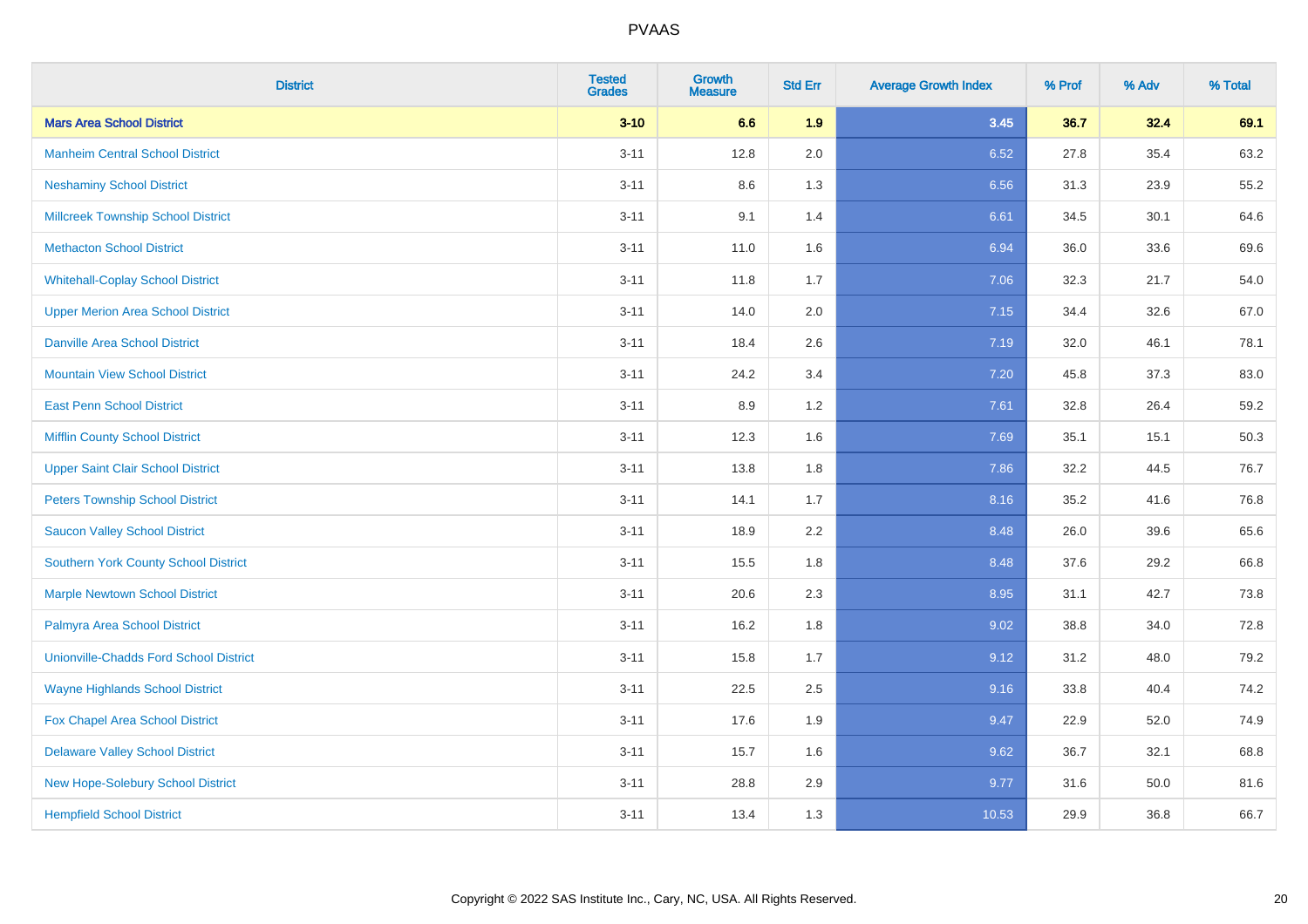| <b>District</b>                           | <b>Tested</b><br><b>Grades</b> | <b>Growth</b><br><b>Measure</b> | <b>Std Err</b> | <b>Average Growth Index</b> | % Prof | % Adv | % Total |
|-------------------------------------------|--------------------------------|---------------------------------|----------------|-----------------------------|--------|-------|---------|
| <b>Mars Area School District</b>          | $3 - 10$                       | 6.6                             | 1.9            | 3.45                        | 36.7   | 32.4  | 69.1    |
| <b>Warwick School District</b>            | $3 - 11$                       | 21.7                            | 1.8            | 11.76                       | 27.7   | 36.3  | 64.0    |
| <b>Littlestown Area School District</b>   | $3 - 11$                       | 28.7                            | 2.4            | 11.83                       | 38.4   | 29.3  | 67.7    |
| <b>Council Rock School District</b>       | $3 - 11$                       | 13.5                            | 1.1            | 12.27                       | 32.0   | 35.4  | 67.4    |
| <b>Souderton Area School District</b>     | $3 - 11$                       | 18.5                            | 1.4            | 12.86                       | 39.2   | 31.2  | 70.4    |
| <b>Colonial School District</b>           | $3 - 11$                       | 22.1                            | 1.6            | 13.55                       | 27.2   | 43.5  | 70.6    |
| <b>Spring-Ford Area School District</b>   | $3 - 11$                       | 16.6                            | 1.2            | 14.02                       | 30.4   | 45.3  | 75.7    |
| <b>Dallastown Area School District</b>    | $3 - 11$                       | 19.9                            | 1.4            | 14.14                       | 36.8   | 34.2  | 71.0    |
| <b>North Allegheny School District</b>    | $3 - 11$                       | 18.0                            | 1.3            | 14.25                       | 30.5   | 42.9  | 73.4    |
| <b>Lower Merion School District</b>       | $3 - 11$                       | 18.9                            | 1.2            | 15.42                       | 29.4   | 48.6  | 78.0    |
| <b>North Penn School District</b>         | $3 - 11$                       | 17.6                            | 1.0            | 17.53                       | 30.8   | 35.7  | 66.4    |
| <b>Central Bucks School District</b>      | $3 - 11$                       | 15.5                            | 0.9            | 17.94                       | 34.8   | 41.4  | 76.2    |
| <b>State College Area School District</b> | $3 - 11$                       | 24.5                            | 1.3            | 18.59                       | 31.9   | 46.9  | 78.8    |
| Norristown Area School District           | $3 - 12$                       | $-25.4$                         | 1.7            | $-15.35$                    | 10.6   | 1.8   | 12.4    |
| Philadelphia City School District         | $3 - 12$                       | $-7.8$                          | 0.6            | $-13.43$                    | 16.4   | 6.5   | 22.9    |
| <b>Allentown City School District</b>     | $3 - 12$                       | $-16.9$                         | 1.4            | $-12.37$                    | 5.9    | 0.4   | 6.3     |
| <b>York City School District</b>          | $3 - 12$                       | $-17.7$                         | 1.8            | $-10.05$                    | 3.2    | 0.7   | 3.9     |
| Ambridge Area School District             | $3 - 12$                       | $-19.4$                         | 2.5            | $-7.64$                     | 23.2   | 5.6   | 28.9    |
| <b>Lancaster School District</b>          | $3 - 12$                       | $-10.0$                         | 1.4            | $-7.22$                     | 9.0    | 3.9   | 12.8    |
| <b>Hempfield Area School District</b>     | $3 - 12$                       | $-10.2$                         | 1.6            | $-6.37$                     | 28.1   | 19.2  | 47.3    |
| <b>New Castle Area School District</b>    | $3 - 12$                       | $-13.6$                         | 2.3            | $-5.99$                     | 17.6   | 2.0   | 19.5    |
| <b>West Mifflin Area School District</b>  | $3 - 12$                       | $-11.9$                         | 2.5            | $-4.77$                     | 15.9   | 4.0   | 19.9    |
| <b>Interboro School District</b>          | $3 - 12$                       | $-8.4$                          | 2.0            | $-4.27$                     | 27.6   | 6.4   | 34.1    |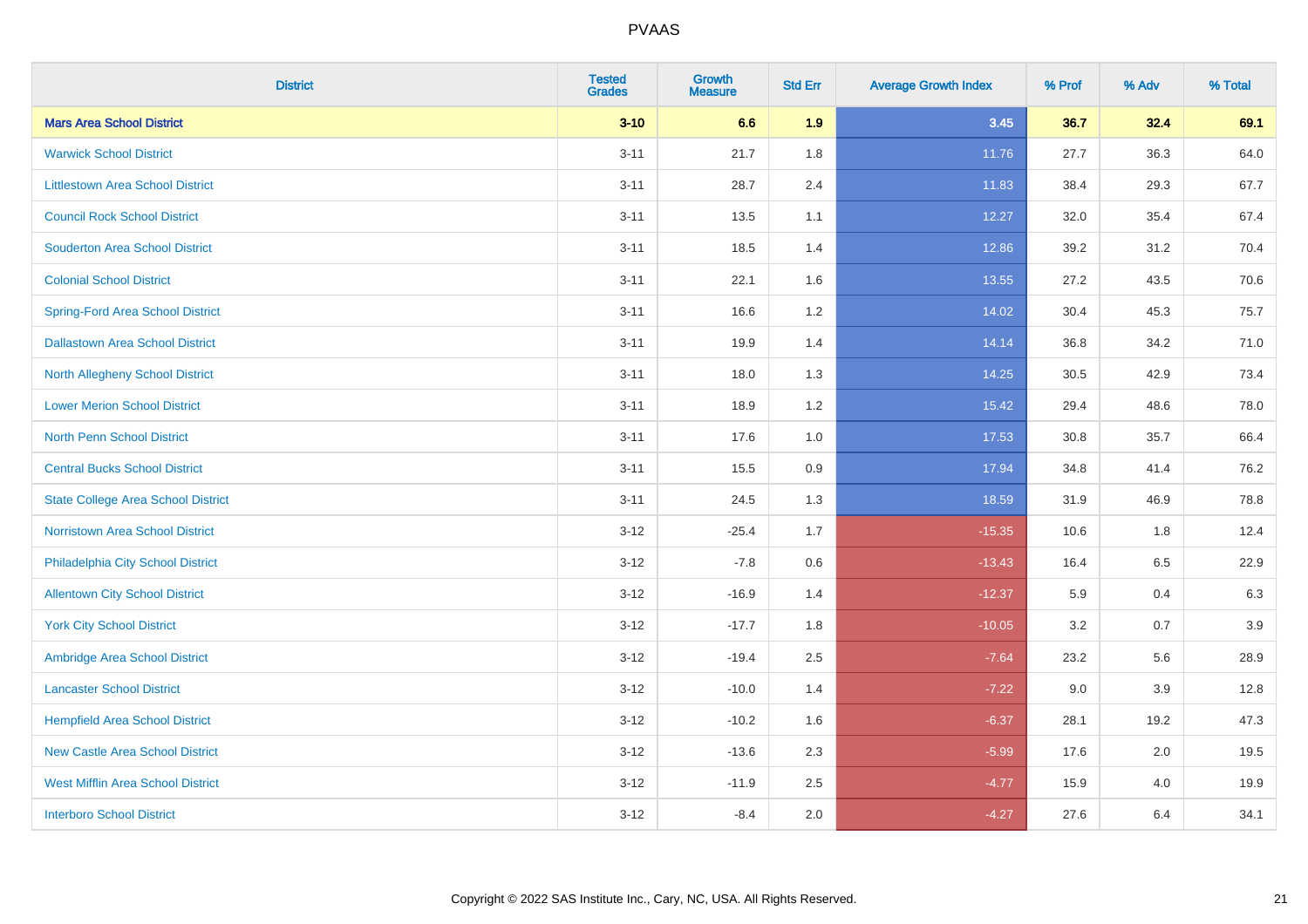| <b>District</b>                                        | <b>Tested</b><br><b>Grades</b> | <b>Growth</b><br><b>Measure</b> | <b>Std Err</b> | <b>Average Growth Index</b> | % Prof | % Adv | % Total |
|--------------------------------------------------------|--------------------------------|---------------------------------|----------------|-----------------------------|--------|-------|---------|
| <b>Mars Area School District</b>                       | $3 - 10$                       | 6.6                             | 1.9            | 3.45                        | 36.7   | 32.4  | 69.1    |
| <b>Panther Valley School District</b>                  | $3 - 12$                       | $-13.3$                         | 3.2            | $-4.10$                     | 31.5   | 4.1   | 35.6    |
| <b>Scranton School District</b>                        | $3 - 12$                       | $-10.1$                         | 2.5            | $-4.04$                     | 20.0   | 7.7   | 27.7    |
| <b>Tussey Mountain School District</b>                 | $3 - 12$                       | $-13.0$                         | 3.3            | $-3.93$                     | 11.1   | 3.2   | 14.3    |
| <b>Grove City Area School District</b>                 | $3 - 12$                       | $-8.8$                          | 2.3            | $-3.89$                     | 25.6   | 16.4  | 42.0    |
| <b>Old Forge School District</b>                       | $3 - 12$                       | $-11.3$                         | 3.1            | $-3.62$                     | 28.6   | 13.2  | 41.8    |
| <b>West York Area School District</b>                  | $3 - 12$                       | $-9.8$                          | 2.7            | $-3.57$                     | 21.9   | 10.9  | 32.8    |
| <b>Montoursville Area School District</b>              | $3 - 12$                       | $-8.4$                          | 2.6            | $-3.17$                     | 38.8   | 18.2  | 57.0    |
| <b>Erie City School District</b>                       | $3 - 12$                       | $-4.5$                          | 1.4            | $-3.09$                     | 13.4   | 6.7   | 20.1    |
| <b>Quakertown Community School District</b>            | $3 - 12$                       | $-4.3$                          | 1.5            | $-2.79$                     | 33.8   | 20.1  | 53.8    |
| <b>Clarion-Limestone Area School District</b>          | $3 - 12$                       | $-10.0$                         | 3.6            | $-2.76$                     | 28.3   | 20.0  | 48.3    |
| Selinsgrove Area School District                       | $3 - 12$                       | $-5.7$                          | 2.1            | $-2.74$                     | 25.4   | 13.9  | 39.2    |
| <b>Turkeyfoot Valley Area School District</b>          | $3 - 12$                       | $-15.4$                         | 5.8            | $-2.66$                     | 3.8    | 3.8   | $7.6$   |
| <b>Union City Area School District</b>                 | $3 - 12$                       | $-8.7$                          | 3.3            | $-2.59$                     | 29.7   | 10.9  | 40.6    |
| <b>Greater Nanticoke Area School District</b>          | $3 - 12$                       | $-6.8$                          | 2.6            | $-2.58$                     | 15.2   | 8.9   | 24.1    |
| Catasauqua Area School District                        | $3 - 12$                       | $-7.3$                          | 2.8            | $-2.58$                     | 27.1   | 11.2  | 38.3    |
| Pocono Mountain School District                        | $3 - 12$                       | $-4.3$                          | 1.8            | $-2.43$                     | 35.5   | 17.1  | 52.6    |
| <b>Pottsville Area School District</b>                 | $3 - 12$                       | $-4.9$                          | 2.1            | $-2.36$                     | 21.8   | 7.9   | 29.6    |
| <b>Bristol Borough School District</b>                 | $3 - 12$                       | $-5.9$                          | 2.9            | $-2.00$                     | 27.8   | 3.3   | 31.1    |
| Lincoln Leadership Academy Charter School              | $3 - 12$                       | $-7.4$                          | 3.7            | $-1.99$                     | 6.4    | 2.1   | 8.5     |
| <b>Chester Charter Scholars Academy Charter School</b> | $3 - 12$                       | $-6.2$                          | 3.3            | $-1.88$                     | 2.2    | 0.0   | 2.2     |
| <b>Twin Valley School District</b>                     | $3 - 12$                       | $-3.2$                          | 1.9            | $-1.68$                     | 38.8   | 19.8  | 58.6    |
| <b>Woodland Hills School District</b>                  | $3 - 12$                       | $-4.2$                          | 2.5            | $-1.66$                     | 10.1   | 1.4   | 11.5    |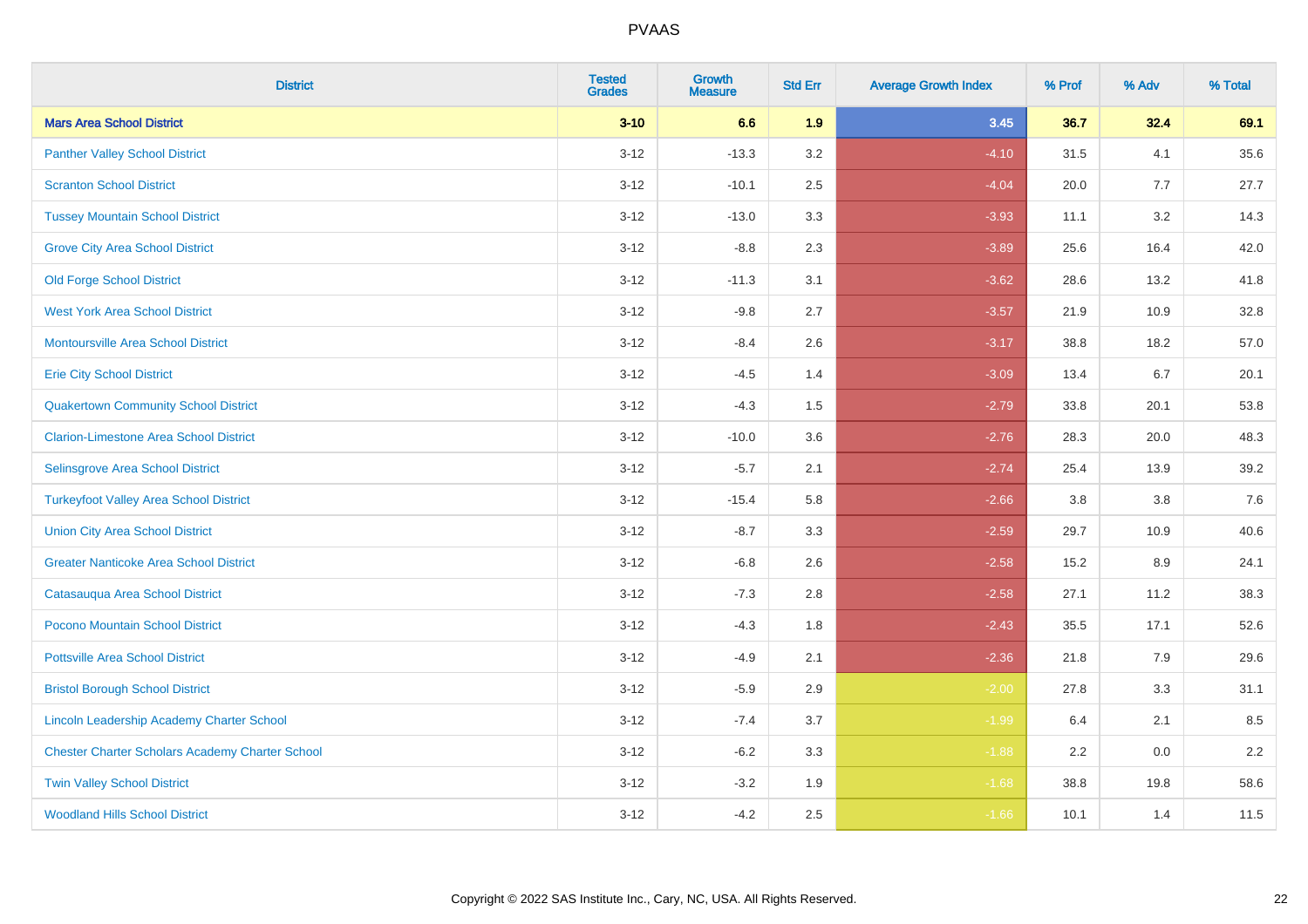| <b>District</b>                                 | <b>Tested</b><br><b>Grades</b> | <b>Growth</b><br><b>Measure</b> | <b>Std Err</b> | <b>Average Growth Index</b> | % Prof | % Adv | % Total |
|-------------------------------------------------|--------------------------------|---------------------------------|----------------|-----------------------------|--------|-------|---------|
| <b>Mars Area School District</b>                | $3 - 10$                       | 6.6                             | 1.9            | 3.45                        | 36.7   | 32.4  | 69.1    |
| <b>Conemaugh Valley School District</b>         | $3 - 12$                       | $-6.3$                          | 4.1            | $-1.54$                     | 23.7   | 5.1   | 28.8    |
| <b>Keystone Education Center Charter School</b> | $3 - 12$                       | $-6.5$                          | 5.1            | $-1.28$                     | 0.0    | 0.0   | 0.0     |
| <b>Millville Area School District</b>           | $3 - 12$                       | $-5.6$                          | 4.4            | $-1.26$                     | 31.4   | 11.4  | 42.9    |
| <b>Cameron County School District</b>           | $3-12$                         | $-5.0$                          | 4.4            | $-1.12$                     | 34.9   | 4.8   | 39.7    |
| <b>Wyomissing Area School District</b>          | $3 - 12$                       | $-2.4$                          | 2.6            | $-0.92$                     | 25.6   | 28.1  | 53.7    |
| <b>Conneaut School District</b>                 | $3 - 12$                       | $-2.3$                          | 2.6            | $-0.91$                     | 27.4   | 9.7   | 37.1    |
| <b>Bradford Area School District</b>            | $3 - 12$                       | $-1.8$                          | 2.3            | $-0.79$                     | 31.2   | 16.7  | 47.9    |
| <b>Roberto Clemente Charter School</b>          | $3 - 12$                       | $-3.3$                          | 4.1            | $-0.79$                     | 22.7   | 4.6   | 27.3    |
| <b>Bangor Area School District</b>              | $3 - 12$                       | $-1.2$                          | 2.0            | $-0.60$                     | 25.8   | 12.7  | 38.5    |
| <b>Penns Manor Area School District</b>         | $3 - 12$                       | $-1.9$                          | 3.5            | $-0.55$                     | 24.2   | 3.8   | 28.0    |
| <b>Forest City Regional School District</b>     | $3 - 12$                       | $-1.2$                          | 3.6            | $-0.33$                     | 26.5   | 8.2   | 34.7    |
| <b>Columbia Borough School District</b>         | $3 - 12$                       | $-1.1$                          | 3.6            | $-0.31$                     | 17.2   | 1.7   | 19.0    |
| <b>Cranberry Area School District</b>           | $3 - 12$                       | $-0.9$                          | 3.1            | $-0.29$                     | 25.5   | 9.7   | 35.2    |
| Altoona Area School District                    | $3 - 12$                       | 0.1                             | 1.5            | 0.07                        | 29.0   | 13.8  | 42.8    |
| <b>Central Columbia School District</b>         | $3 - 12$                       | 0.3                             | 2.3            | 0.12                        | 25.4   | 37.6  | 63.0    |
| <b>Tulpehocken Area School District</b>         | $3 - 12$                       | 1.0                             | 4.9            | 0.20                        | 11.5   | 23.1  | 34.6    |
| <b>Ridley School District</b>                   | $3 - 12$                       | 0.3                             | 1.6            | 0.21                        | 32.0   | 10.7  | 42.6    |
| <b>Wilson School District</b>                   | $3 - 12$                       | $0.5\,$                         | 1.5            | 0.32                        | 30.4   | 25.5  | 55.9    |
| <b>Avella Area School District</b>              | $3-12$                         | 1.6                             | 4.7            | 0.34                        | 34.8   | 7.2   | 42.0    |
| <b>Annville-Cleona School District</b>          | $3 - 12$                       | 1.1                             | 2.4            | 0.45                        | 34.8   | 13.6  | 48.5    |
| Daniel Boone Area School District               | $3 - 12$                       | $0.9\,$                         | 1.9            | 0.46                        | 28.9   | 22.0  | 51.0    |
| <b>Union School District</b>                    | $3-12$                         | 2.5                             | 3.7            | 0.69                        | 17.9   | 10.4  | 28.4    |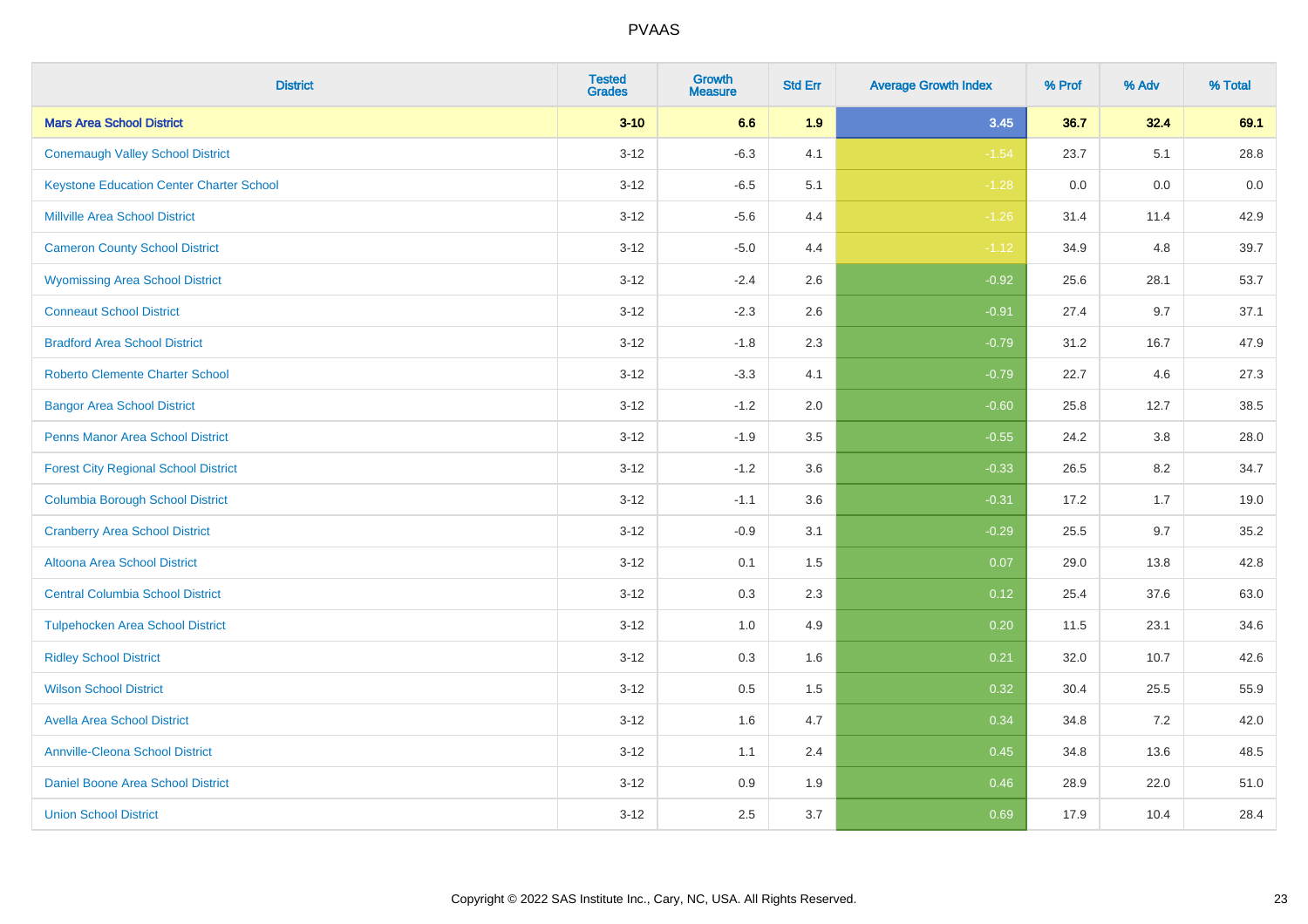| <b>District</b>                                 | <b>Tested</b><br><b>Grades</b> | <b>Growth</b><br><b>Measure</b> | <b>Std Err</b> | <b>Average Growth Index</b> | % Prof | % Adv | % Total |
|-------------------------------------------------|--------------------------------|---------------------------------|----------------|-----------------------------|--------|-------|---------|
| <b>Mars Area School District</b>                | $3 - 10$                       | 6.6                             | 1.9            | 3.45                        | 36.7   | 32.4  | 69.1    |
| <b>North Clarion County School District</b>     | $3 - 12$                       | 3.4                             | 4.1            | 0.83                        | 45.0   | 18.8  | 63.8    |
| <b>Pottstown School District</b>                | $3-12$                         | 2.0                             | 2.2            | 0.88                        | 19.4   | 6.2   | 25.6    |
| <b>Eastern Lancaster County School District</b> | $3 - 12$                       | 2.9                             | 3.2            | 0.91                        | 35.2   | 36.4  | 71.6    |
| <b>Brownsville Area School District</b>         | $3 - 12$                       | 3.9                             | 3.8            | 1.04                        | 22.0   | 8.5   | 30.5    |
| People For People Charter School                | $3-12$                         | 6.4                             | 5.6            | $1.15$                      | 2.4    | 0.0   | 2.4     |
| <b>Newport School District</b>                  | $3 - 12$                       | $3.8\,$                         | 3.3            | 1.17                        | 38.8   | 10.4  | 49.2    |
| <b>Upper Dublin School District</b>             | $3 - 12$                       | 2.1                             | 1.8            | 1.19                        | 34.7   | 30.0  | 64.7    |
| <b>Purchase Line School District</b>            | $3-12$                         | 4.3                             | 3.3            | 1.30                        | 32.3   | 9.0   | 41.4    |
| <b>Chestnut Ridge School District</b>           | $3 - 12$                       | 4.0                             | 2.9            | 1.38                        | 33.2   | 11.0  | 44.2    |
| Conemaugh Township Area School District         | $3-12$                         | 4.8                             | 3.5            | 1.39                        | 30.9   | 27.8  | 58.8    |
| Susquehanna Township School District            | $3 - 12$                       | 3.9                             | 2.7            | 1.45                        | 19.0   | 13.1  | 32.0    |
| <b>Northern Potter School District</b>          | $3 - 12$                       | 6.8                             | 4.6            | 1.48                        | 30.6   | 11.1  | 41.7    |
| <b>South Western School District</b>            | $3-12$                         | 2.5                             | 1.7            | 1.48                        | 36.2   | 19.7  | 55.9    |
| <b>Smethport Area School District</b>           | $3-12$                         | 5.8                             | 3.8            | 1.52                        | 24.6   | 20.0  | 44.6    |
| <b>Waynesboro Area School District</b>          | $3 - 12$                       | 3.0                             | 1.8            | 1.67                        | 26.0   | 23.5  | 49.5    |
| <b>West Shore School District</b>               | $3 - 12$                       | 2.2                             | 1.3            | 1.68                        | 31.8   | 15.2  | 47.1    |
| <b>Wyalusing Area School District</b>           | $3-12$                         | 5.7                             | 3.2            | 1.78                        | 38.6   | 12.9  | 51.4    |
| <b>Oswayo Valley School District</b>            | $3 - 12$                       | 9.9                             | 5.1            | 1.93                        | 26.5   | 44.1  | 70.6    |
| Pennsylvania Distance Learning Charter School   | $3-12$                         | 6.8                             | 3.4            | 1.99                        | 19.8   | 6.2   | 25.9    |
| <b>Mckeesport Area School District</b>          | $3 - 12$                       | 4.6                             | 2.2            | 2.14                        | 21.1   | 4.4   | 25.5    |
| Northern Lehigh School District                 | $3 - 12$                       | 6.1                             | 2.5            | 2.42                        | 21.4   | 18.0  | 39.3    |
| Northern Tioga School District                  | $3-12$                         | 6.8                             | 2.6            | 2.64                        | 25.0   | 16.9  | 41.9    |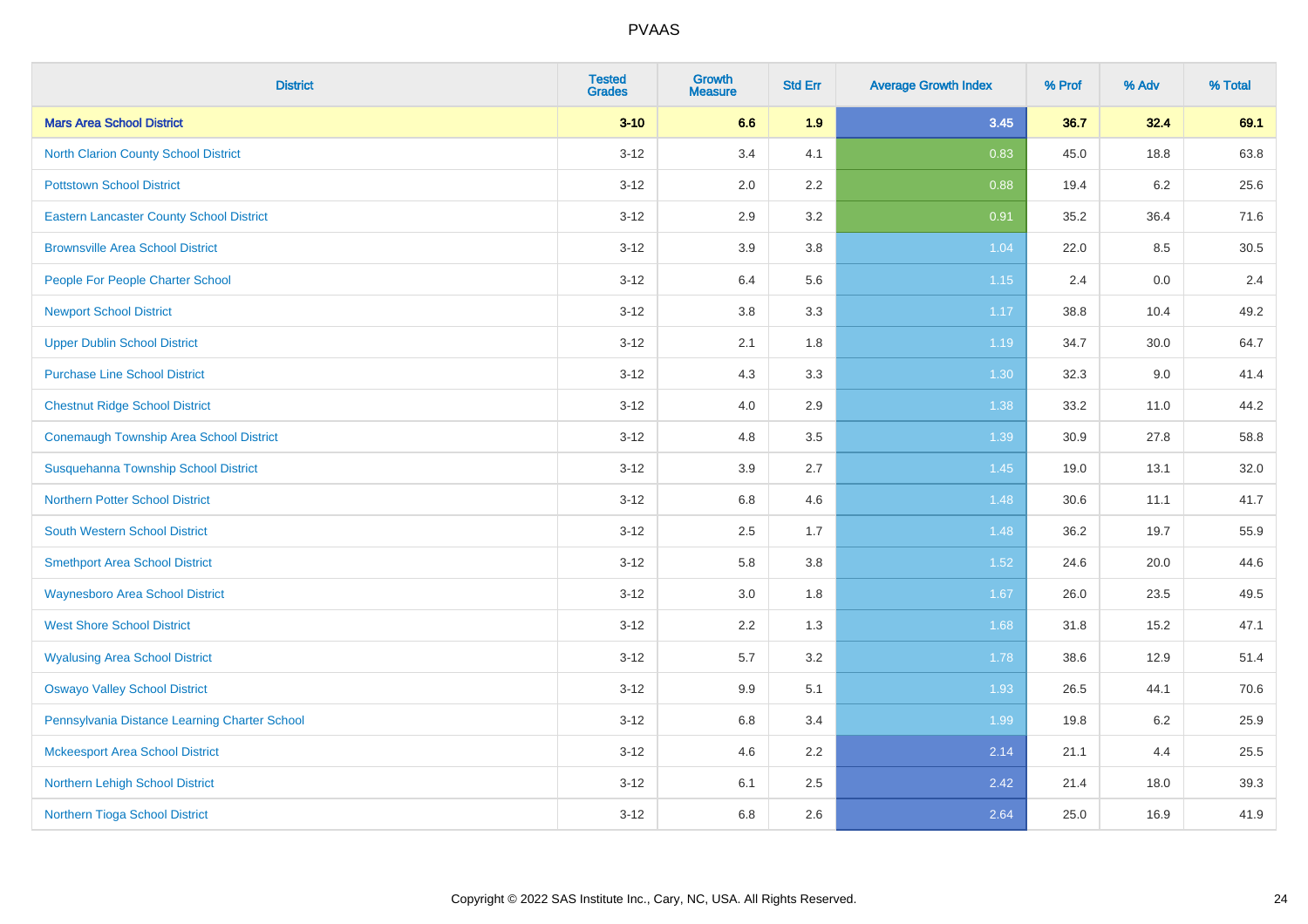| <b>District</b>                           | <b>Tested</b><br><b>Grades</b> | <b>Growth</b><br><b>Measure</b> | <b>Std Err</b> | <b>Average Growth Index</b> | % Prof | % Adv | % Total |
|-------------------------------------------|--------------------------------|---------------------------------|----------------|-----------------------------|--------|-------|---------|
| <b>Mars Area School District</b>          | $3 - 10$                       | 6.6                             | 1.9            | 3.45                        | 36.7   | 32.4  | 69.1    |
| <b>Tamaqua Area School District</b>       | $3 - 12$                       | 6.5                             | 2.4            | 2.72                        | 34.3   | 17.5  | 51.8    |
| <b>Donegal School District</b>            | $3 - 12$                       | 5.9                             | 2.2            | 2.72                        | 34.1   | 23.1  | 57.2    |
| <b>Apollo-Ridge School District</b>       | $3-12$                         | 9.5                             | 3.0            | 3.23                        | 34.0   | 9.4   | 43.4    |
| <b>Kutztown Area School District</b>      | $3-12$                         | 9.3                             | 2.8            | 3.34                        | 38.5   | 14.6  | 53.2    |
| <b>William Penn School District</b>       | $3 - 12$                       | 7.0                             | 1.9            | 3.61                        | 14.0   | 7.2   | 21.3    |
| <b>Dover Area School District</b>         | $3 - 12$                       | 7.1                             | 1.9            | 3.78                        | 33.0   | 18.7  | 51.7    |
| <b>Juniata County School District</b>     | $3-12$                         | 7.7                             | 2.0            | 3.81                        | 22.9   | 18.9  | 41.8    |
| <b>Radnor Township School District</b>    | $3-12$                         | 7.5                             | 1.9            | 4.03                        | 33.0   | 38.3  | 71.3    |
| <b>Elizabethtown Area School District</b> | $3 - 12$                       | 7.1                             | 1.7            | 4.19                        | 36.4   | 27.6  | 64.0    |
| <b>West Allegheny School District</b>     | $3-12$                         | 8.6                             | 2.0            | 4.34                        | 37.3   | 27.2  | 64.5    |
| <b>Conewago Valley School District</b>    | $3-12$                         | 7.6                             | 1.7            | 4.46                        | 41.3   | 19.4  | 60.6    |
| <b>Easton Area School District</b>        | $3 - 12$                       | 6.3                             | 1.3            | 4.91                        | 24.1   | 13.0  | 37.1    |
| Pen Argyl Area School District            | $3 - 12$                       | 12.8                            | 2.5            | 5.10                        | 28.5   | 23.8  | 52.3    |
| Penns Valley Area School District         | $3-12$                         | 14.1                            | 2.6            | 5.33                        | 29.6   | 23.3  | 52.9    |
| <b>Hermitage School District</b>          | $3 - 12$                       | 14.0                            | 2.5            | 5.59                        | 34.0   | 27.0  | 61.0    |
| <b>Lampeter-Strasburg School District</b> | $3 - 12$                       | 11.0                            | 1.9            | 5.69                        | 35.4   | 32.3  | 67.7    |
| <b>Camp Hill School District</b>          | $3-12$                         | 20.7                            | 2.9            | 7.00                        | 32.3   | 41.4  | 73.7    |
| <b>Manheim Township School District</b>   | $3 - 12$                       | 10.9                            | 1.5            | 7.51                        | 30.9   | 31.0  | 61.9    |
| <b>Upper Darby School District</b>        | $3 - 12$                       | 11.2                            | 1.4            | 8.28                        | 23.8   | 11.8  | 35.6    |
| <b>Central York School District</b>       | $3 - 12$                       | 12.9                            | 1.5            | 8.64                        | 31.4   | 24.1  | 55.5    |
| <b>Loyalsock Township School District</b> | $3-12$                         | 26.7                            | 2.7            | 9.92                        | 36.8   | 35.1  | 71.9    |
| <b>Tyrone Area School District</b>        | $3 - 12$                       | 29.2                            | 2.3            | 12.86                       | 36.6   | 29.1  | 65.7    |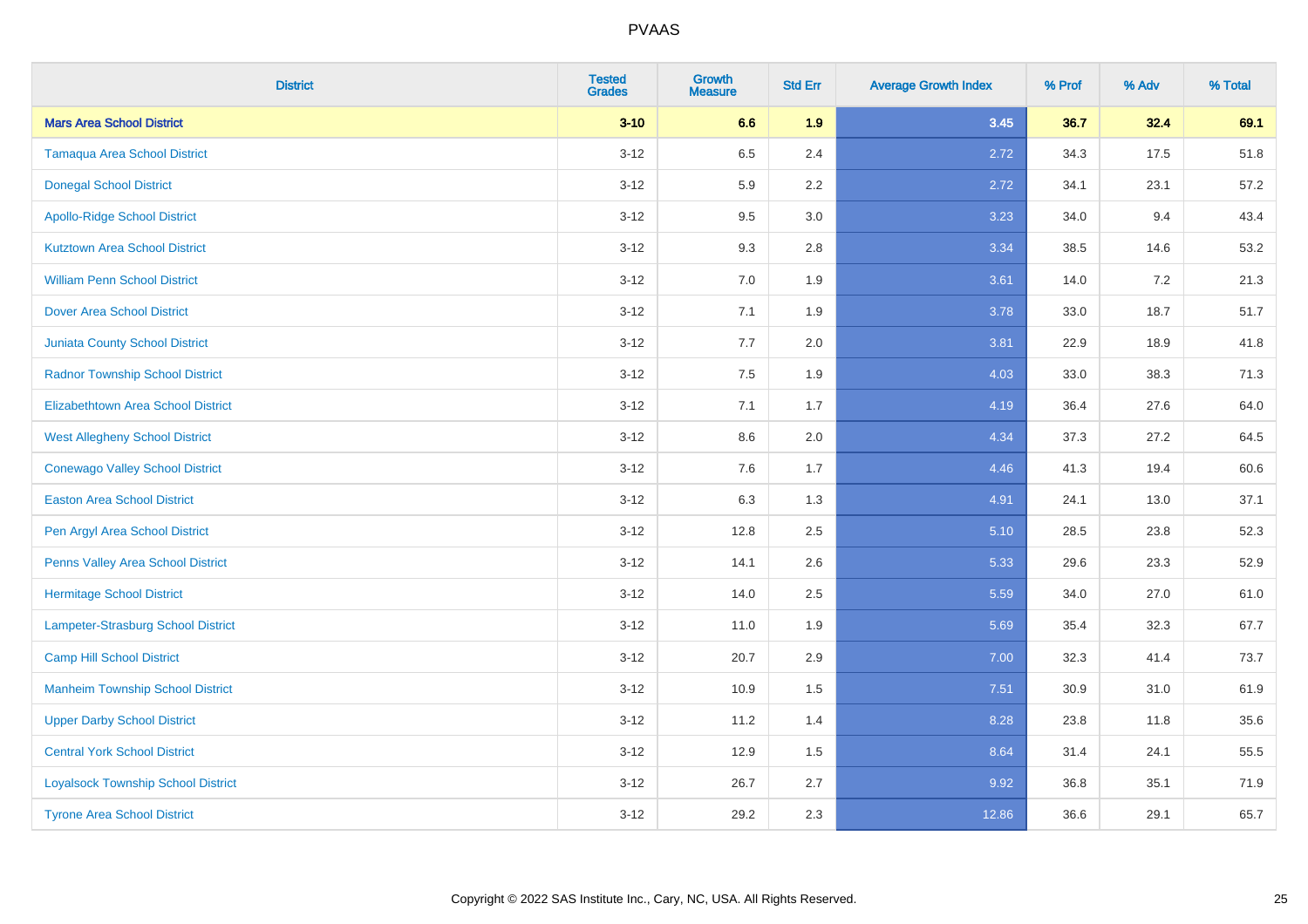| <b>District</b>                                                       | <b>Tested</b><br><b>Grades</b> | <b>Growth</b><br><b>Measure</b> | <b>Std Err</b> | <b>Average Growth Index</b> | % Prof | % Adv | % Total |
|-----------------------------------------------------------------------|--------------------------------|---------------------------------|----------------|-----------------------------|--------|-------|---------|
| <b>Mars Area School District</b>                                      | $3 - 10$                       | 6.6                             | 1.9            | 3.45                        | 36.7   | 32.4  | 69.1    |
| <b>Cumberland Valley School District</b>                              | $3 - 12$                       | 18.6                            | 1.2            | 15.79                       | 31.3   | 39.2  | 70.5    |
| <b>Environmental Charter School At Frick Park</b>                     | $3-9$                          | $-6.2$                          | 3.7            | $-1.67$                     | 25.9   | 3.4   | 29.3    |
| Esperanza Academy Charter School                                      | $4 - 11$                       | 2.1                             | 2.1            | 1.01                        | 14.2   | 3.6   | 17.8    |
| <b>Mastery Charter School - Pickett Campus</b>                        | $6 - 10$                       | 2.7                             | 4.2            | 0.65                        | 20.6   | 0.0   | 20.6    |
| <b>Innovative Arts Academy Charter School</b>                         | $6 - 11$                       | $-7.2$                          | 2.5            | $-2.83$                     | 2.0    | 0.0   | 2.0     |
| La Academia Partnership Charter School                                | $6 - 11$                       | $-15.5$                         | 5.7            | $-2.70$                     | 2.3    | 0.0   | 2.3     |
| Perseus House Charter School Of Excellence                            | $6 - 11$                       | $-6.4$                          | 2.6            | $-2.50$                     | 0.9    | 0.0   | 0.9     |
| Urban Pathways 6-12 Charter School                                    | $6 - 11$                       | $-4.1$                          | 5.7            | $-0.72$                     | 0.0    | 0.0   | $0.0\,$ |
| <b>Evergreen Community Charter School</b>                             | $6 - 11$                       | $-1.1$                          | 4.7            | $-0.23$                     | 34.6   | 26.9  | 61.5    |
| Boys Latin Of Philadelphia Charter School                             | $6 - 12$                       | $-8.0$                          | 2.7            | $-3.02$                     | 1.4    | 0.0   | 1.4     |
| Center For Student Learning Charter School At Pennsbury               | $6 - 12$                       | $-3.3$                          | 6.0            | $-0.55$                     | 23.1   | 0.0   | 23.1    |
| Dr Robert Ketterer Charter School Inc                                 | $6 - 12$                       | 7.1                             | 4.3            | 1.66                        | 7.3    | 1.7   | 9.0     |
| 21st Century Cyber Charter School                                     | $6 - 12$                       | 6.6                             | 2.1            | 3.16                        | 29.0   | 21.8  | 50.8    |
| <b>Mastery Charter School - Gratz Campus</b>                          | $7 - 10$                       | $-9.5$                          | 4.6            | $-2.09$                     | 0.0    | 3.4   | 3.4     |
| Mastery Charter School - Shoemaker Campus                             | $7 - 10$                       | $-2.3$                          | 2.8            | $-0.81$                     | 10.1   | 3.7   | 13.8    |
| <b>Lincoln Park Performing Arts Charter School</b>                    | $7 - 11$                       | $-14.9$                         | 2.7            | $-5.45$                     | 39.3   | 8.9   | 48.2    |
| <b>Achievement House Charter School</b>                               | $7 - 11$                       | $-8.2$                          | 3.6            | $-2.28$                     | 16.7   | 2.8   | 19.4    |
| <b>Mastery Charter High School-Lenfest Campus</b>                     | $7 - 11$                       | $-1.8$                          | 5.8            | $-0.30$                     | 26.3   | 0.0   | 26.3    |
| <b>West Side CTC</b>                                                  | $9 - 10$                       | $-32.0$                         | 3.9            | $-8.16$                     | 5.9    | 0.0   | 5.9     |
| Lehigh Valley Charter High School For The Arts                        | $9 - 10$                       | $-11.8$                         | 2.5            | $-4.76$                     | 28.9   | 5.7   | 34.6    |
| <b>Columbia-Montour AVTS</b>                                          | $9 - 10$                       | $-7.1$                          | 2.8            | $-2.52$                     | 19.5   | 3.2   | 22.7    |
| Preparatory Charter School Of Mathematics, Science, Tech, And Careers | $9 - 10$                       | $-5.1$                          | 2.5            | $-2.03$                     | 6.3    | 1.4   | 7.7     |